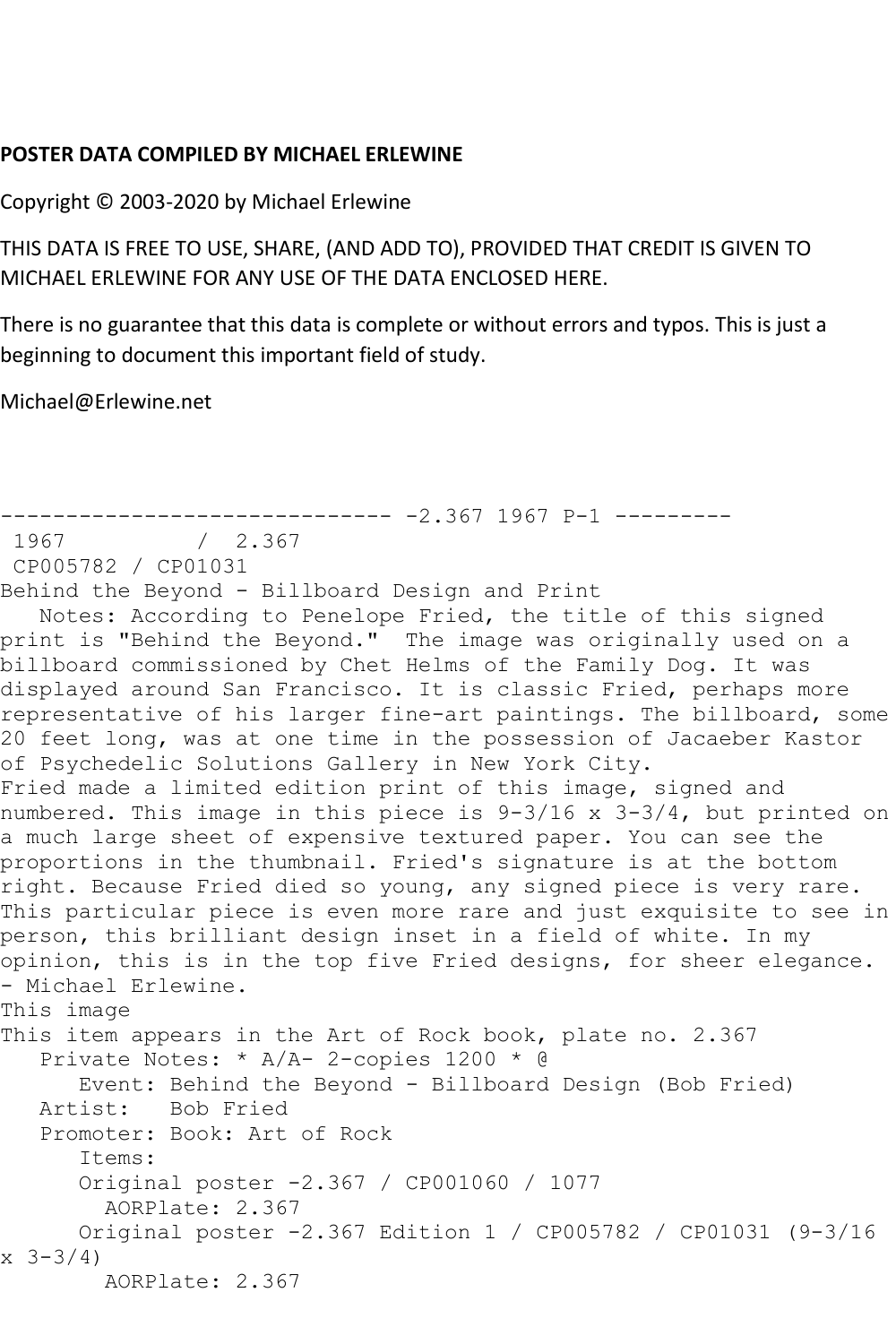Price: 1200.00 Original poster -2.367 Edition 1 / 1 / 1076 AORPlate: 2.367 Price: 1200.00 Performers: 1967: ---------------------------------- BB-2.190 1967 P-1 ----------<br>1967 / BB 2.190  $/$  BB 2.190 CP002322 / 2310 Grateful Dead at Berkeley Bonaparte - Berkeley, CA Notes: This is one of at least two posters that Bob Fried designed and had printed on acetate with anoline dyes (I believe). The intent was to have a stained-glass-like appeal. The image does looks great against the light, but the problem is the dyes fade when exposed to light very quickly. The result is that any of these posters that have been put up are ruined in short order, with the image being almost non visible. Those that have been stored in the dark have held up well, and some collectors frame them and place them in a dark part of the house, with a light that can be turned on when you want to view it. The result of all of this is that good copies of this piece are rare and expensive. It is also one of Fried's best images and one of the better all-time images. This item appears in the Art of Rock book, plate no. 2.190 Event: Grateful Dead Translucent Poster<br>Artist: Bob Fried Bob Fried Venue: Berkeley Bonaparte Promoter: Berkeley Bonaparte Items: Original poster BB-2.190 Edition 1 / CP002322 / 2310 (16 x 20- 1/2) AORPlate: 2.190 Price: 4500.00 Performers: 1967: Berkeley Bonaparte Grateful Dead ------------------------------ 1967 P-1 --------- 1967 / CP008910 / CP04154 Holy Smoke by Bob Fried Notes: Holy Smoke. Reminiscent of Rick Griffin's "A Puff of Kief..," another homage to pot smoking, this time by artist Robert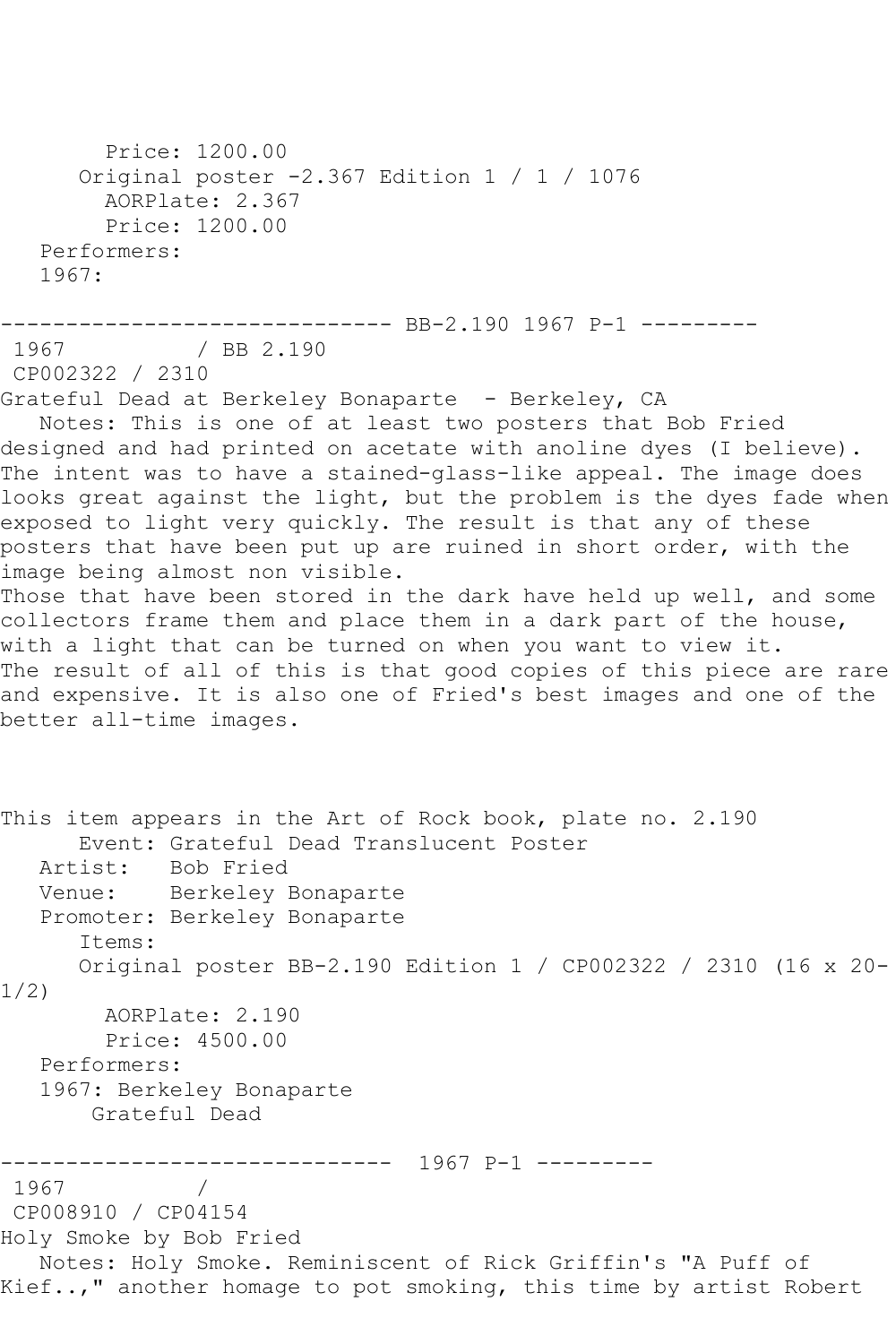```
Fried. This is a largish poster, printed on semi-glossy stock, was
part of Fried's poster company, "The Food," which followed the lead
of the successful Berkeley Bonaparte. The image is of a large frog 
imbibing from a hookah, while seated in a pastoral setting. -
Michael Erlewine
   Private Notes: * A-/B+ 50 * @
   Artist: Bob Fried
       Items:
       Original poster Edition 1 / CP008910 / CP04154
         Price: 75.00
   Performers:
   1967:
------------------------------ OCF-3.064 1967 P-1 ---------
              / OCF 3.064
CP000131 / 0134
Orange Groove at Orange County Fairgrounds - Costa Mesa, CA
   Notes: Mammoth Productions
This item appears in the Art of Rock book, plate no. 3.064
  Event: Orange Groove Dance Concert<br>Artist: Bob Fried
           Bob Fried
   Venue: Orange County Fairgrounds
   Promoter: Book: Art of Rock
       Items:
      Original poster OCF-3.064 Edition 1 / CP000131 / 0134 (23 x 
29)
        AORPlate: 3.064 
   Performers:
   1967: Orange County Fairgrounds
                 ------------------------------ 1967 P-1 ---------
1967 / 
CP007053 / CP02303
Bob Fried: Sunset Health Food Store
   Notes: This poster is #3 in Bob Fried's printing business that he 
named the "Singing Mothers LSD Relief Society Studio," which 
predates his poster company, "The Food." This one was for the
"Sunset Health Food Store" in San Francisco. Notice the hookah-
smoking frog, that appears later in Fried's "Holy Smoke" poster in 
"The Food" series. - Michael Erlewine
   Private Notes: * A- 250@
   Artist: Bob Fried
   Venue: Sunset Health Food Store
   Promoter: Singing Mothers of LSD Relief
       Items:
      Original poster Edition 1 / CP007053 / CP02303 (14 x 20)
```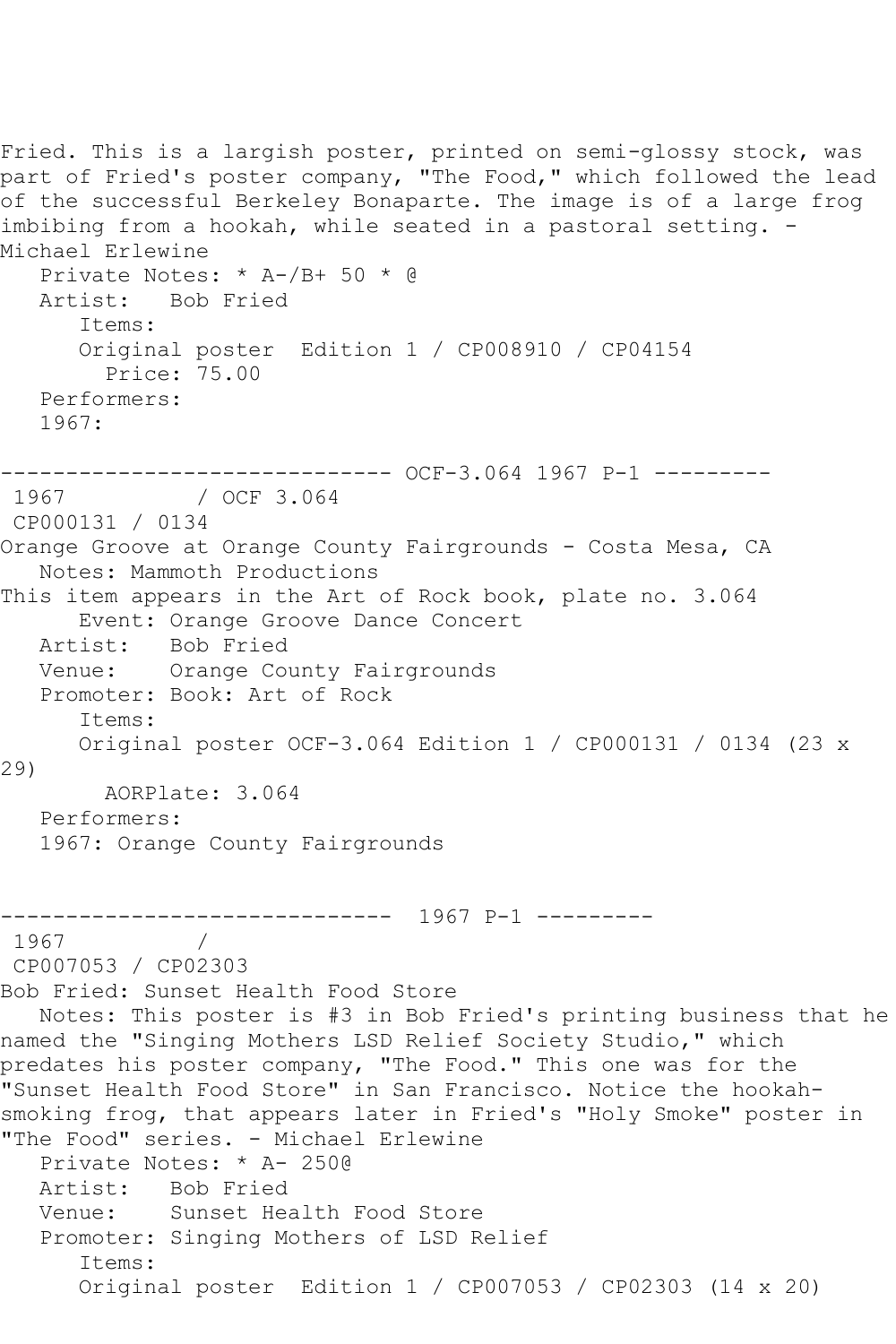```
 / CP001030 / 1048
         / CP009892 / CS04987
   Performers:
    1967: Sunset Health Food Store
------------------------------ SFAI 1967-00-00 P-1 ---------
1967-00-00 / SFAI 
CP005781 / CP01030
High Mass Is Coming -- Bob Fried Gallery Piece
   Notes: Here is a good example of how I like Fried, one of his 
abstract prints, and very effective. It is important to know that 
Fried was primarily a painter, and a painter of huge canvases, many 
10 or 12 feet across. And most were abstract designs, like the one
shown here. This one is called "High Mass is Coming," and is 
becoming very difficult to find. This is just great art on the wall. 
- Michael Erlewine
   Private Notes: * A- 150@
  Artist: Bob Fried<br>Venue: San Franci
            San Francisco Art Institute
       Items:
       Original poster SFAI Edition 1 / CP005781 / CP01030
        Price: 250.00
        SFAI / NONE / XAHIGH
        SFAI / NONE / MASS
        SFAI / CP018675 / THJME0177
   Performers:
    1967-00-00: San Francisco Art Institute
------------------------------ 1967-00-00 P-1 ---------
1967-00-00 / 
CP001935 / 1958
Bob Fried Uncut Stamp Sheet
       Event: Postage Stamps by Bob Fried
   Artist: Bob Fried
       Items:
       Original poster Edition 1 / CP001935 / 1958 (28 x 21-3/4)
   Performers:
   1967-00-00:------------------------------ 1967-04-19 P-1 ---------
1967-04-19 / 
CP001033 / 1050
Michael Mcclure, Billie Dixon at Dinkl Auditorium - Stanford/Davis, 
CA
       Event: "The Beard" by Michael McClure
```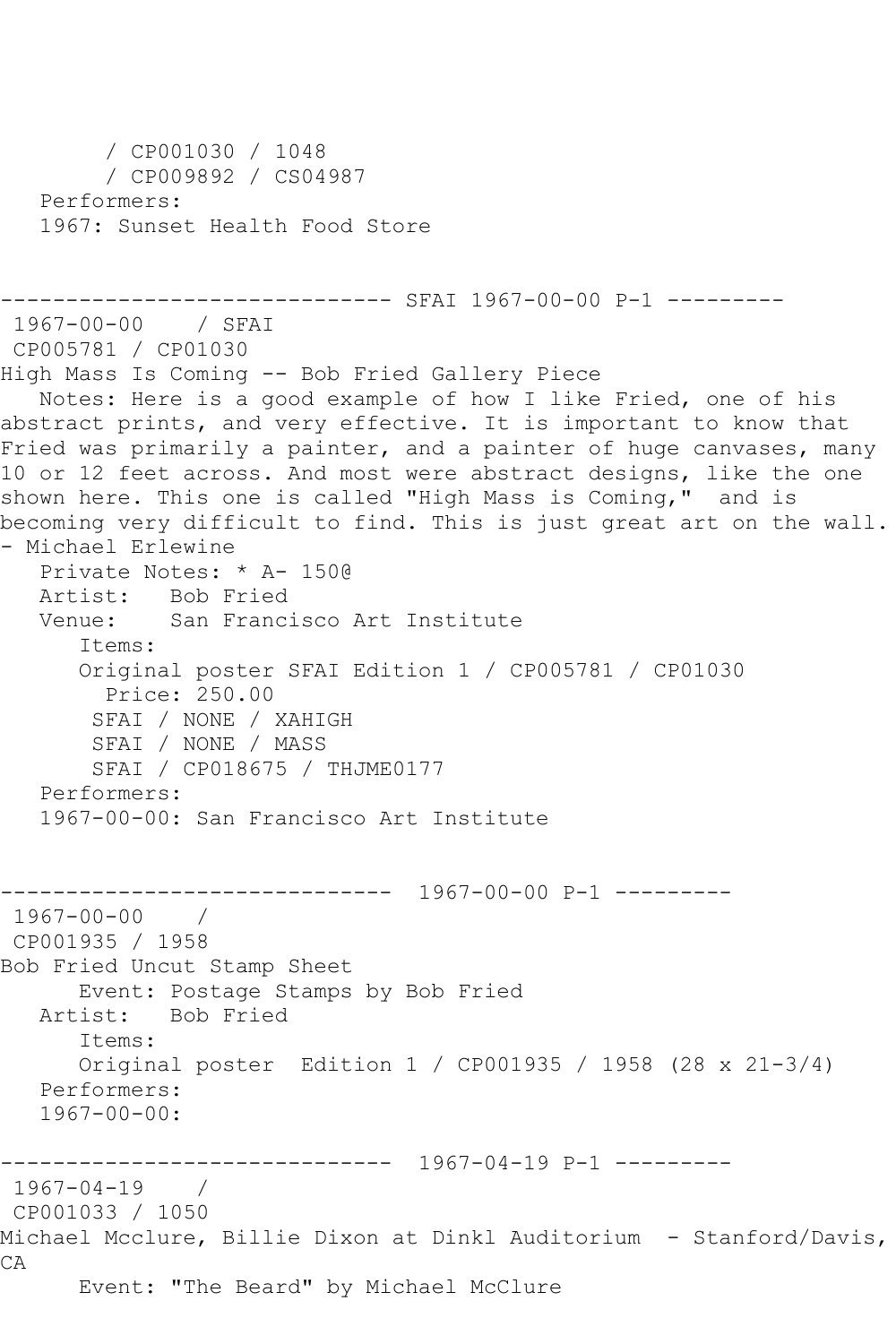Artist: Bob Fried Venue: Dinkl Auditorium Items: Original poster Edition 1 / CP001033 / 1050 (13-1/2 x 18) Performers: 1967-04-19: Dinkl Auditorium Freeborn Auditorium Michael Mcclure / Billie Dixon / Richard Bright / Pat Travers ------------------------------ 1967-04-22 P --------- 1967-04-22 / Popcorn Happening at the Fillmore Auditorium, Matrix Benefit: For Presidio School Artist: Bob Fried Venue: Fillmore Auditorium - SF Items: Original poster / Performers: 1967-04-22: Fillmore Auditorium - SF Matrix ------------------------------ AVAL-FD-071 1967-07-13 P-1 --------- 1967-07-13 / AVAL FD-071 CP006335 / CP01585 Charlatans, Youngbloods at Avalon Ballroom - San Francisco, CA Notes: Photo: Herb Greene Private Notes: FD-CD(stamp) FD-OP-1 Artist: Bob Fried Venue: Avalon Ballroom Promoter: Family Dog Presents Items: Original poster AVAL-FD-071 Edition 1 / CP006335 / CP01585 Description: 1 original, 1 reprint (13-11/16 x 21-1/2) Price: 200.00 Original poster Edition 2 / Description: See Eric King's guide for complete details. Price: 100.00 Postcard AVAL-FD-071 Edition 1 / CP005329 / CP00577 Description: 1 original with postal variants. See Eric King's guide for complete details. (5 x 7) Price: 30.00 Performers: 1967-07-13 1967-07-16: Avalon Ballroom Set: Family Dog Series Set: Charlatans Triptych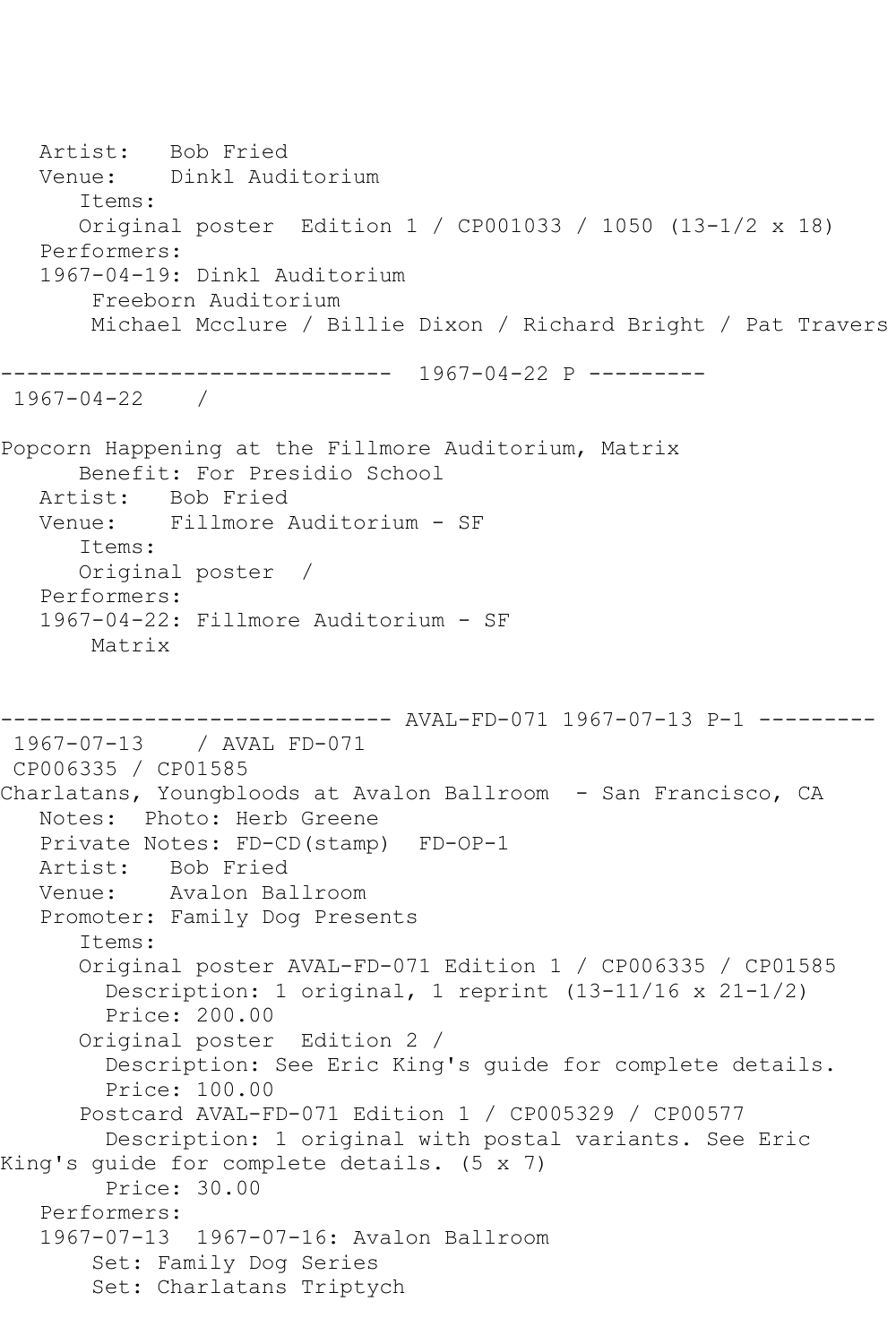Charlatans / Youngbloods / Other Half ------------------------------ AVAL-FD-074 1967-08-03 P-1 --------- 1967-08-03 / AVAL FD-074 CP006338 / CP01588 Charles Lloyd Quartet, West Coast Natural Gas at Avalon Ballroom - San Francisco, CA Private Notes: FD-CD(stamp) FD-OP-1 Event: Tripping West To East Artist: Bob Fried<br>Venue: Avalon Ba Avalon Ballroom Promoter: Family Dog Presents Items: Original poster AVAL-FD-074 Edition 1 / CP006338 / CP01588 Description: 1 original, 1 reprint (14 x 21) Price: 150.00 Original poster Edition 2 / Description: See Eric King's guide for complete details. Price: 30.00 Postcard AVAL-FD-074 Edition 1 / CP008914 / CP04431 Description: 1 original with postal variants. See Eric King's guide for complete details. (5 x 7) Price: 30.00 Performers: 1967-08-03 1967-08-06: Avalon Ballroom Set: Family Dog Series Charles Lloyd / West Coast Natural Gas / Tripping West To East ------------------------------ AVAL-FD-077 1967-08-24 P-1 --------- 1967-08-24 CP006324 / CP01574 Bo Diddley, Bukka White at Avalon Ballroom - San Francisco, CA Private Notes: FD-CD(stamp) FD-OP-1-Signed-Fried Artist: Bob Fried Venue: Avalon Ballroom Promoter: Family Dog Presents Items: Original poster AVAL-FD-077 Edition 1 / CP006324 / CP01574 Description: 1 original , 1 reprint (13-1/2 x 20-2/8) Price: 75.00 Original poster -FD-077 Edition 2 / Description: See Eric King's guide for complete details. Price: 60.00 Postcard AVAL-FD-077 Edition 1 / CP005335 / CP00583 Description: 1 original with postal variants. See Eric King's guide for complete details. (4-7/8 x 7)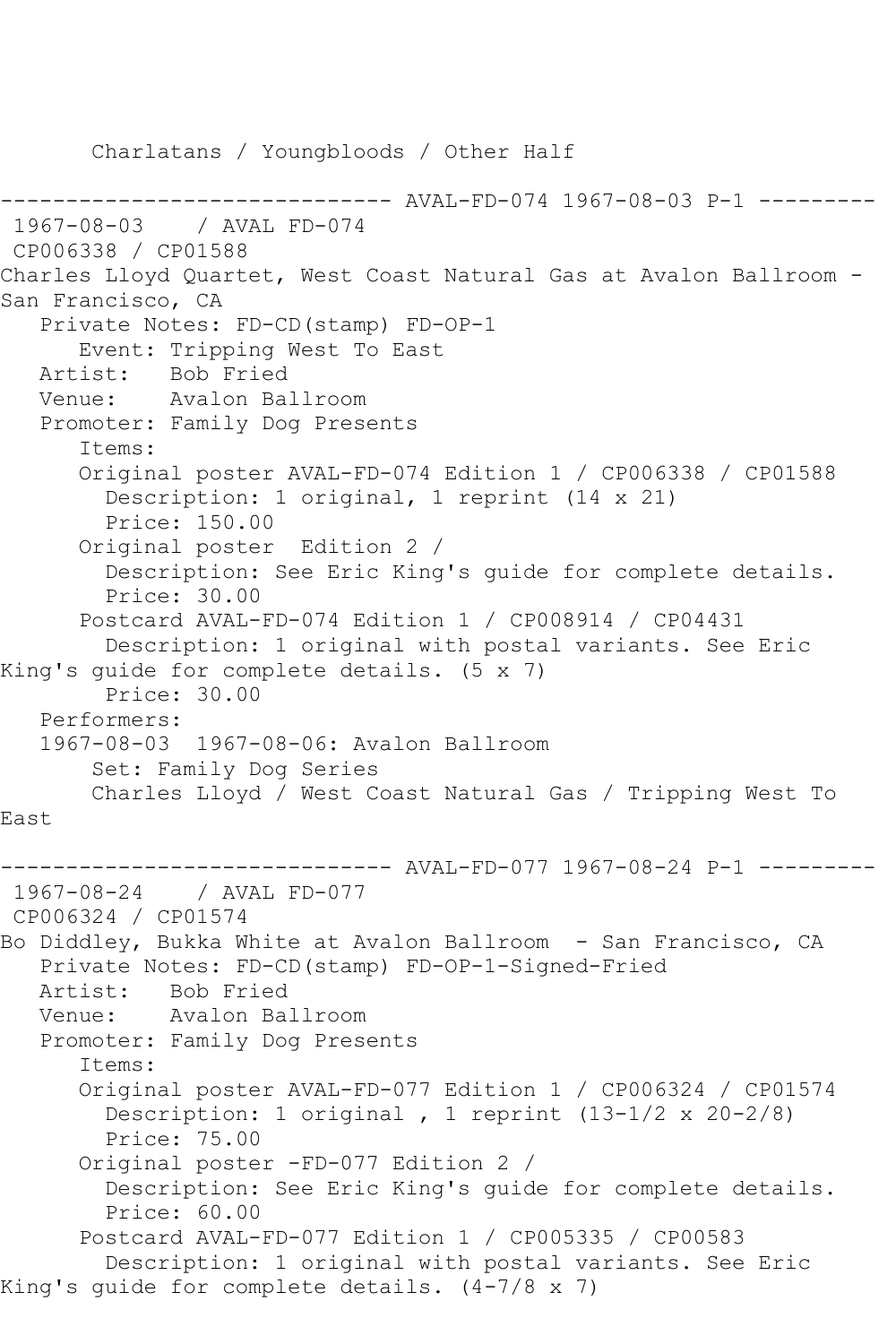Price: 20.00 Performers:<br>1967-08-24 1967-08-24 1967-08-27: Avalon Ballroom Set: Family Dog Series Bo Diddley / Bukka White / Salvation Army Banned 1967-08-25: Big Brother and the Holding Company / Salvation Army Banned 1967-08-26: Big Brother and the Holding Company / Salvation Army Banned 1967-08-27: Big Brother and the Holding Company / Salvation Army Banned ------------------------------ AVAL-FD-083 1967-09-22 P-1 --------- 1967-09-22 / AVAL FD-083 CP006348 / CP01598 Charlatans, Buddy Guy at Avalon Ballroom - San Francisco, CA Private Notes: FD-CD(bulk) FD-OP-1 Artist: Bob Fried Venue: Avalon Ballroom Promoter: Family Dog Presents Items: Original poster AVAL-FD-083 Edition 1 / CP006348 / CP01598 Description: 1 original (14 x 20) Price: 50.00 Postcard AVAL-FD-083 Edition 1 / CP005341 / CP00589 Description: 1 original with postal variants. See Eric King's guide for complete details. (5 x 7) Price: 50.00 Performers: 1967-09-22: 1967-09-24: Avalon Ballroom Set: Family Dog Series Charlatans / Buddy Guy ------------------------------ D1601-FD-D-05 1967-10-06 P-1 -------- - 1967-10-06 / D1601 FD-D-05 CP006352 / CP01602 Buffalo Springfield, Eight Penny Matter at 1601 West Evans Street - Denver, CO Private Notes: FD-CD(stamp) Artist: Bob Fried Venue: 1601 West Evans Street Promoter: Family Dog in Denver Items: Original poster D1601-FD-D-05 Edition 1 / CP006352 / CP01602 Description: 1 original with two variations (14 x 19-1/2)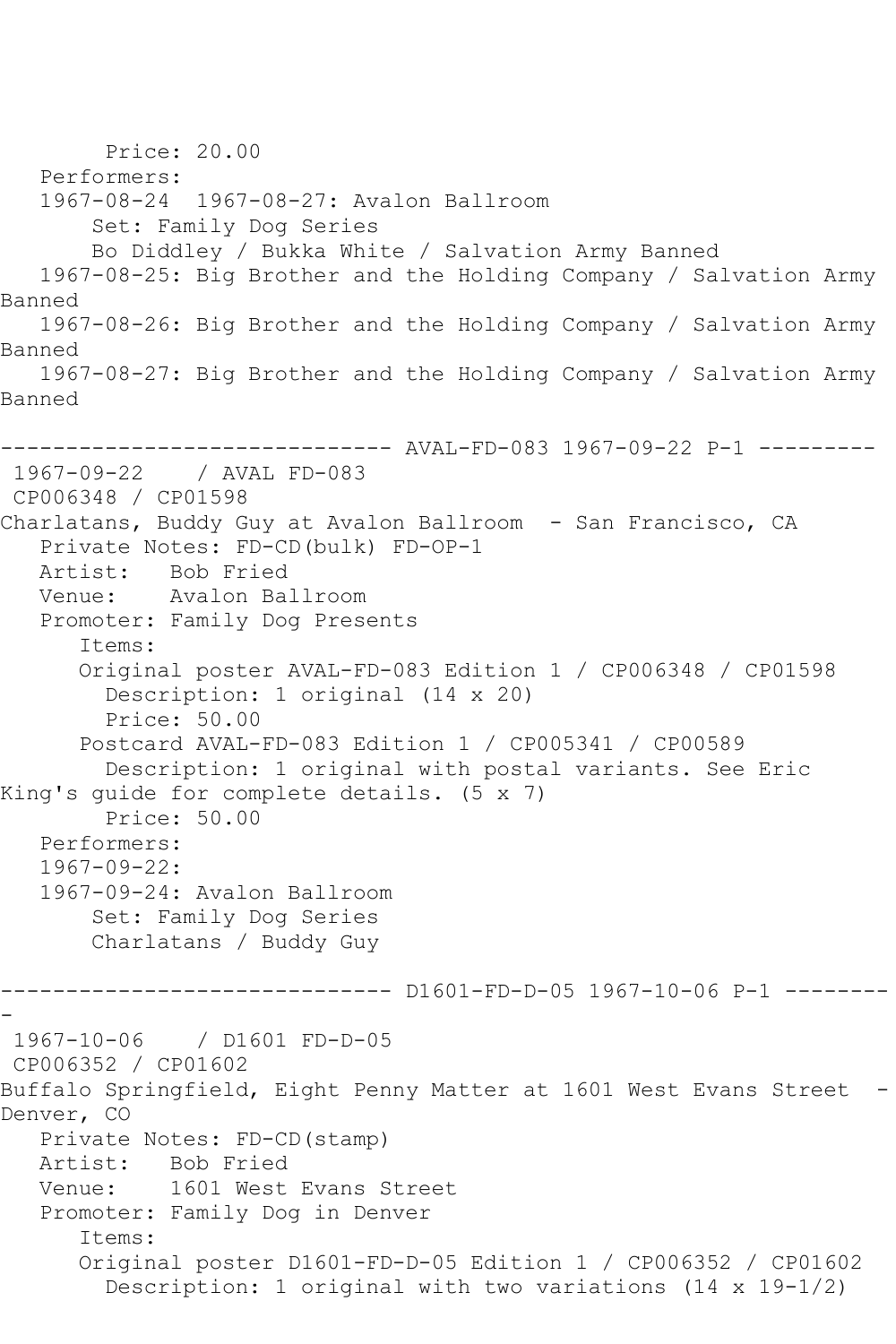```
 Price: 85.00
       Original poster D1601-FD-D-05 Edition 2 / 
         Description: See Eric King's guide for complete details.
         Price: 40.00
       Postcard D1601-FD-D-05 Edition 1 / CP005375 / CP00623
         Description: 1 original with postal variations. . See Eric 
King's guide for complete details. (4-7/8 x 7)
         Price: 55.00
       Ticket D1601-FD-D-05 / CP001710 / 1734
    Performers:
    1967-10-06 1967-10-07: 1601 West Evans Street
        Set: Family Dog Denver
        Buffalo Springfield / Eight Penny Matter
                  ------------------------------ D1601-FD-D-10 1967-11-03 P-1 --------
-
1967-11-03 / D1601 FD-D-10
CP006360 / CP01610
Blue Cheer, Superfine Dandelion at 1601 West Evans Street - Denver,
CO
    Private Notes: FD-CD(stamp)
   Artist: Bob Fried
   Venue: 1601 West Evans Street
    Promoter: Family Dog in Denver
       Items:
       Original poster D1601-FD-D-10 Edition 1 / CP006360 / CP01610
         Description: 1 original (13-5/8 x 20-1/8)
         Price: 75.00
       Postcard D1601-FD-D-10 Edition 1 / CP005379 / CP00627
         Description: 1 original with postal variants. See Eric 
King's guide for complete details. (5 x 7)
         Price: 20.00
    Performers:
    1967-11-03 1967-11-04: 1601 West Evans Street
        Set: Family Dog Denver
        Blue Cheer / Superfine Dandelion
                  ------------------------------ D1601-FD D-10 1967-11-03 P-1 --------
-
1967-11-03 / D1601 FD D-10
CP009715 / CS04714
Original Art FD-D10
   Artist: Bob Fried
   Venue: 1601 West Evans Street
   Promoter: Family Dog in Denver
       Items:
       Original poster D1601-FD D-10 Edition 1 / CP009715 / CS04714
```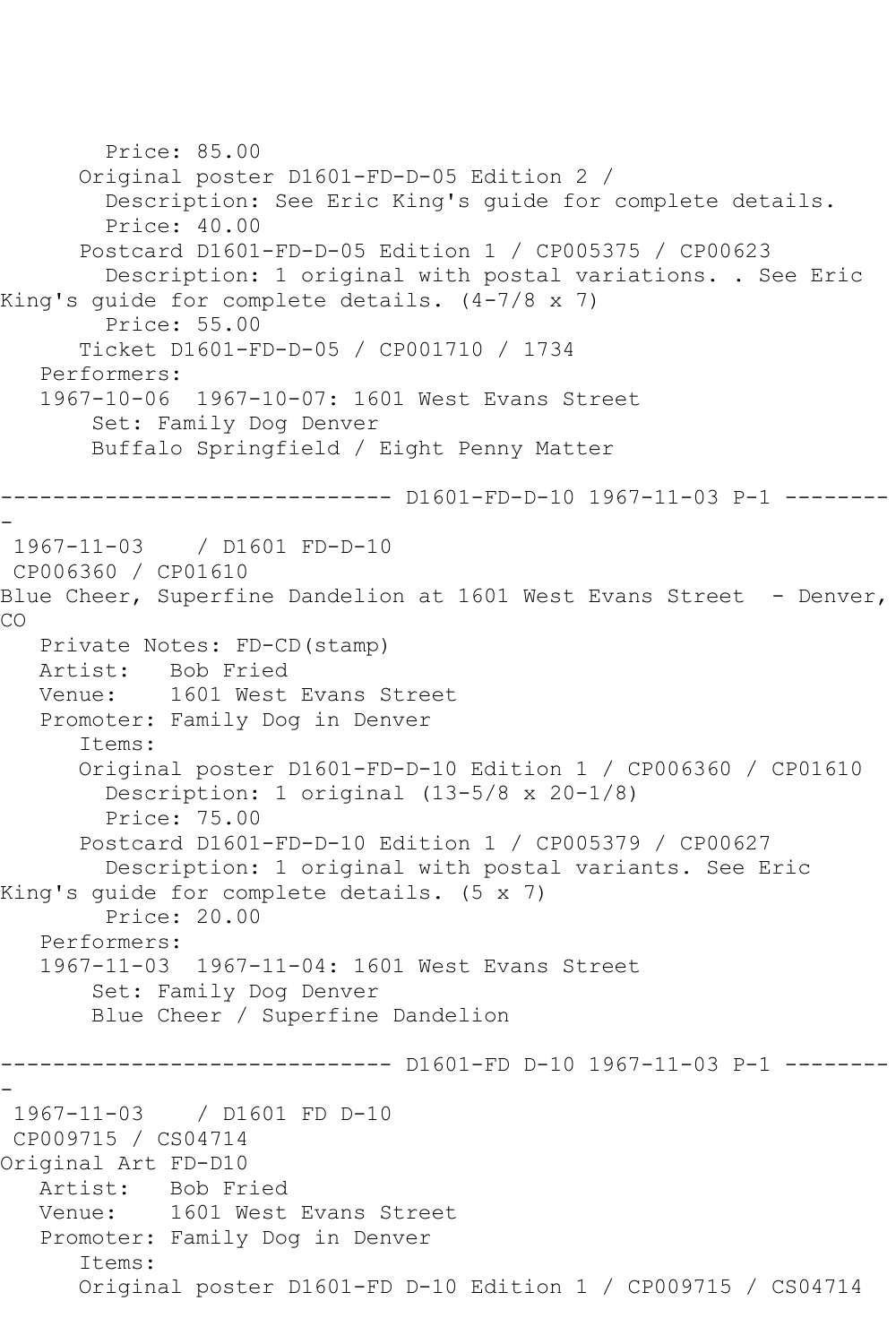Performers: 1967-11-03 1967-11-04: 1601 West Evans Street ------------------------------ D1601-FD D-10 1967-11-03 P-1 -------- - 1967-11-03 / D1601 FD D-10 CP009716 / CS04715 Original Art FD-D10 Artist: Bob Fried Venue: 1601 West Evans Street Promoter: Family Dog in Denver Items: Original poster D1601-FD D-10 Edition 1 / CP009716 / CS04715 Performers: 1967-11-03 1967-11-04: 1601 West Evans Street ------------------------------ AVAL-FD-090 1967-11-03 P-1 --------- 1967-11-03 / AVAL FD-090 CP006361 / CP01611 Canned Heat Blues Band, Lothar and the Hand People at Avalon Ballroom - San Francisco, CA Private Notes: FD-CD(stamp) FD-OP-1 Artist: Bob Fried<br>Venue: Avalon Bal Avalon Ballroom Promoter: Family Dog Presents Items: Original poster AVAL-FD-090 Edition 1 / CP006361 / CP01611 Description: 1 original (14 x 20-1/8) Price: 100.00 Postcard AVAL-FD-090 Edition 1 / CP005348 / CP00596 Description: 1 original with postal variants. See Eric King's guide for complete details. (5 x 7) Price: 25.00 Performers: 1967-11-03 1967-11-05: Avalon Ballroom Set: Family Dog Series Canned Heat Blues Band / Lothar and the Hand People / Allmen Joy / Superball ------------------------------ PURO-2.368 1967-11-15 P-1 --------- 1967-11-15 / PURO 2.368 CP005778 / CP01027 High Mass: Purple Onion Two - San Francisco, CA Notes: This item appears in the Art of Rock book, plate no. 2.368 Private Notes: \* A-/B+ 60 CHECK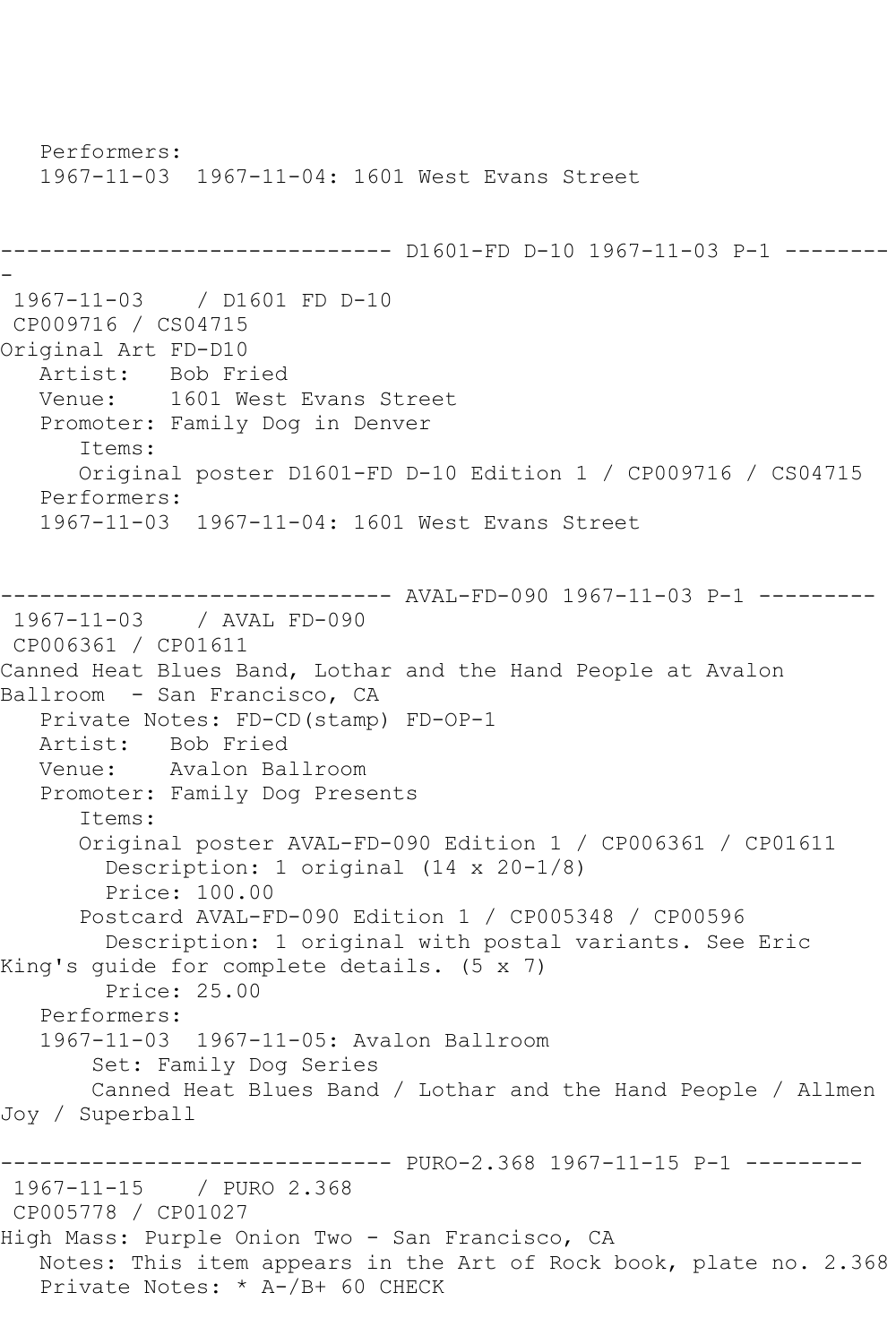Event: High Mass at Purple Onion Two Artist: Bob Fried Venue: Purple Onion Two Promoter: Ford Motor Company Items: Original poster PURO-2.368 Edition 1 / CP005778 / CP01027 (21- 11/16 x 26-3/4) AORPlate: 2.368 Price: 75.00 PURO-2.368 / CP000935 / 0952 AORPlate: 2.368 PURO-2.368 / CP018614 / THJME0114 AORPlate: 2.368 Performers: 1967-11-15: Purple Onion Two ------------------------------ D1601-FD-D-14 1967-12-08 P-1 -------- - 1967-12-08 / D1601 FD-D-14 CP006370 / CP01620 Canned Heat Blues Band, Siegel Schwall Blues Band at 1601 West Evans Street - Denver, CO Private Notes: FD-CD(stamp) Artist: Bob Fried<br>Venue: 1601 West 1601 West Evans Street Promoter: Family Dog in Denver Items: Original poster D1601-FD-D-14 Edition 1 / CP006370 / CP01620 Description: 1 original (14 x 20) Price: 75.00 Postcard D1601-FD-D-14 Edition 1 / CP005383 / CP00631 Description: 1 original with postal variants, 1 reprint. See Eric King's guide for complete details. (5 x 7) Price: 20.00 Performers: 1967-12-08 1967-12-09: 1601 West Evans Street Set: Family Dog Denver Canned Heat Blues Band / Siegel Schwall Blues Band ------------------------------ D1601-FD-D-16 1967-12-22 --------- 1967-12-22 / D1601 FD-D-16 CP053143 Otis Redding at 1601 West Evans Street - Denver, CO Notes: This is for a show that never happened. Ottis Redding's untimely death caused the show to be cancelled. The artwork was at the printer, but the press was never run.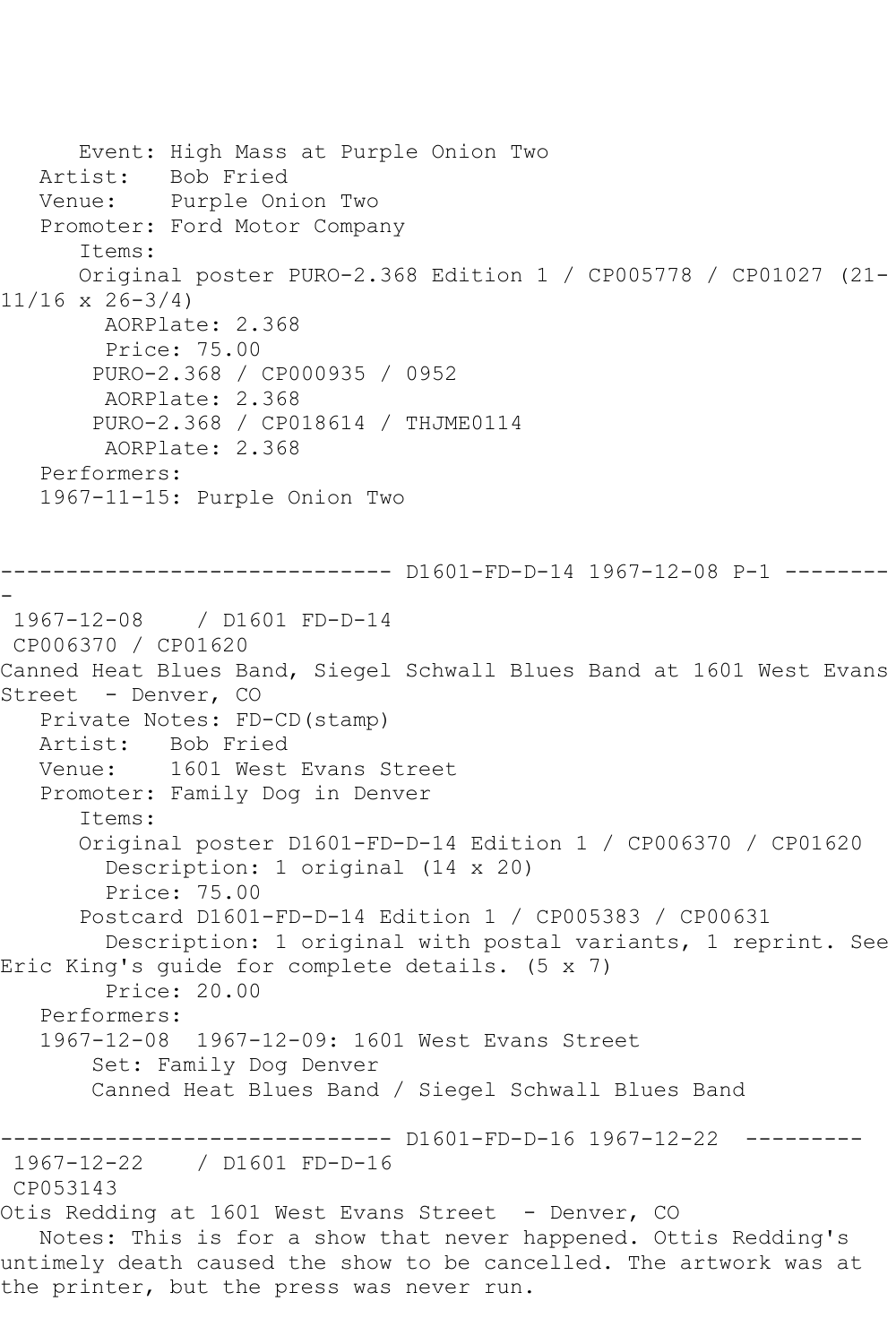Artist: Bob Fried Venue: 1601 West Evans Street Promoter: Family Dog in Denver Items: D1601-FD-D-16 / CP053143 Performers: 1967-12-22 1967-12-23: 1601 West Evans Street Otis Redding ------------------------------ AVAL-FD-102 1968-01-19 P-1 --------- 1968-01-19 / AVAL FD-102 CP006377 / CP01627 Genesis, Siegel Schwall Blues Band at Avalon Ballroom - San Francisco, CA Private Notes: FD-CD(stamp) FD-OP-1 Artist: Bob Fried Venue: Avalon Ballroom Promoter: Family Dog Presents Items: Original poster AVAL-FD-102 Edition 1 / CP006377 / CP01627 Description: 1 original (14 x 21) Price: 50.00 Postcard AVAL-FD-102 Edition 1 / CP005343 / CP00591 Description: 1 original with postal variants. See Eric King's guide for complete details. (4-15/16 x 6-15/16) Price: 20.00 Performers: 1968-01-19 1968-01-21: Avalon Ballroom Set: Family Dog Series Genesis / Siegel Schwall Blues Band / Mother Earth ------------------------------ KGB-3.029 1968-02-22 P-1 --------- 1968-02-22 / KGB 3.029 CP009853 / CS04948 Trip and Ski: Grateful Dead, Morning Glory at King's Beach - Lake Tahoe, CA Notes: This item appears in the Art of Rock book, plate no. 3.029 Event: Trip and Ski Artist: Bob Fried Venue: King's Beach Promoter: Ford Motor Company Items: Original poster KGB-3.029 Edition 1 / CP009853 / CS04948 (14 x 22) AORPlate: 3.029 Price: 400.00 KGB-3.029 /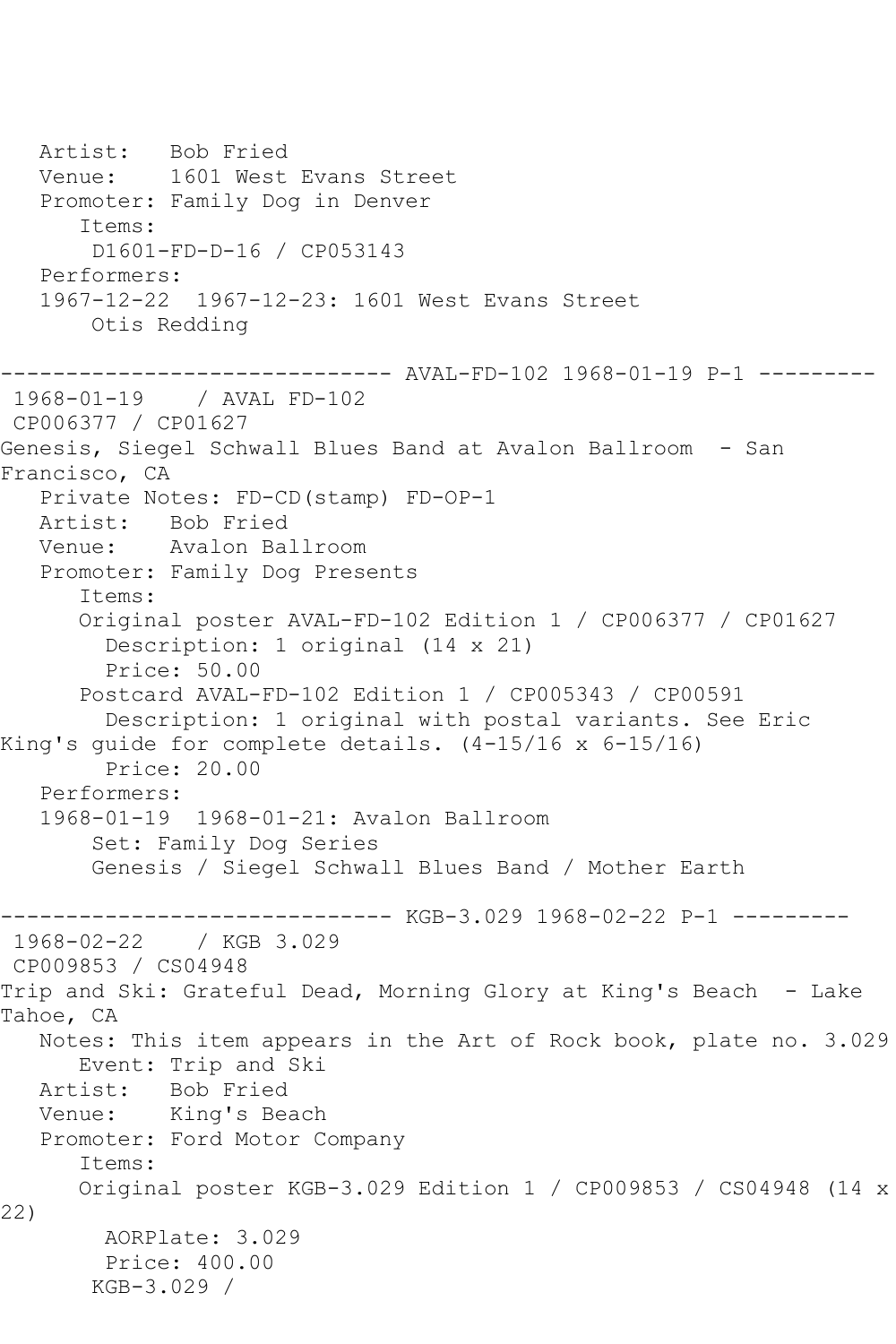```
 AORPlate: 3.029 
        KGB-3.029 / CP000274 / 0278
         AORPlate: 3.029 
        KGB-3.029 / CP003671 / BF0278
         AORPlate: 3.029 
    Performers:
    1968-02-22: King's Beach
        Grateful Dead / Morning Glory
                 ------------------------------ AVAL-FD 115 1968-04-19 P-1 ---------
1968-04-19 / AVAL FD 115
CP009700 / CS04699
Original Art FD-115
   Artist: Bob Fried
   Venue: Avalon Ballroom
   Promoter: Family Dog Presents
       Items:
      Original poster (Original artwork) AVAL-FD 115 Edition 1 / 
CP009700 / CS04699 (14 x 21-4/8)
   Performers:
    1968-04-19 1968-04-21: Avalon Ballroom
------------------------------ AVAL-FD 115 1968-04-19 P-1 ---------
1968-04-19 / AVAL FD 115
CP009701 / CS04700
Original Art FD-115
  Artist: Bob Fried<br>Venue: Avalon Ba
            Avalon Ballroom
   Promoter: Family Dog Presents
       Items:
       Original poster (Original artwork) AVAL-FD 115 Edition 1 / 
CP009701 / CS04700
   Performers:
    1968-04-19 1968-04-21: Avalon Ballroom
                     ---------- AVAL-FD 115 1968-04-19 P-1 ---------
1968-04-19 / AVAL FD 115
CP009702 / CS04701
Original Art FD-115
   Artist: Bob Fried
   Venue: Avalon Ballroom
   Promoter: Family Dog Presents
       Items:
       Original poster (Original artwork) AVAL-FD 115 Edition 1 / 
CP009702 / CS04701
```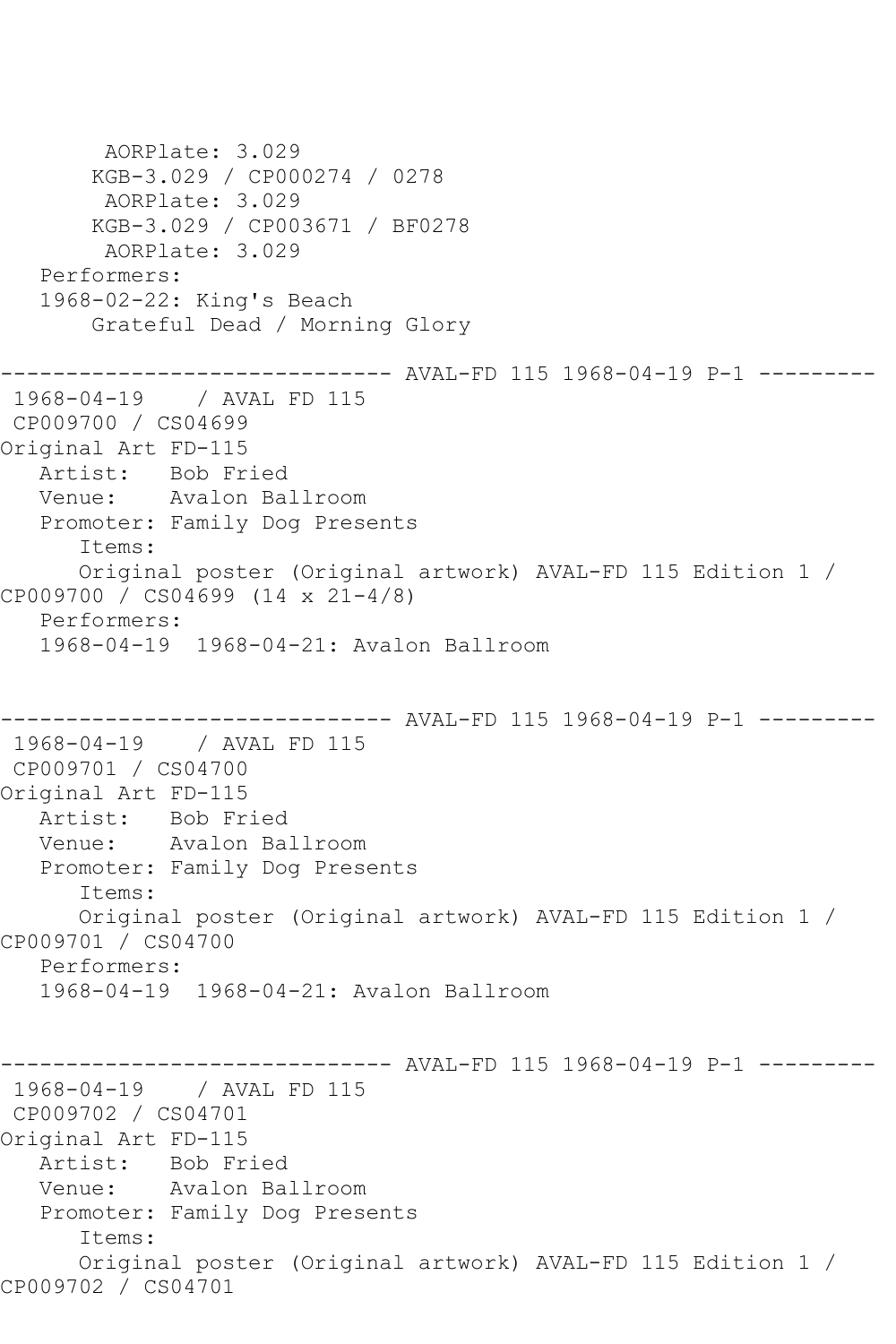Performers: 1968-04-19 1968-04-21: Avalon Ballroom ------------------------------ AVAL-FD 115 1968-04-19 P-1 --------- 1968-04-19 / AVAL FD 115 CP009703 / CS04702 Original Art FD-115 Artist: Bob Fried Venue: Avalon Ballroom Promoter: Family Dog Presents Items: Original poster (Original artwork) AVAL-FD 115 Edition 1 / CP009703 / CS04702 Performers: 1968-04-19 1968-04-21: Avalon Ballroom ------------------------------ AVAL-FD 115 1968-04-19 P-1 --------- 1968-04-19 / AVAL FD 115 CP009704 / CS04703 Original Art FD-115 Artist: Bob Fried Venue: Avalon Ballroom Promoter: Family Dog Presents Items: Original poster (Original artwork) AVAL-FD 115 Edition 1 / CP009704 / CS04703 Performers: 1968-04-19 1968-04-21: Avalon Ballroom ------------------------------ AVAL-FD 115 1968-04-19 P-1 --------- 1968-04-19 / AVAL FD 115 CP009705 / CS04704 Original Art FD-115 Artist: Bob Fried Venue: Avalon Ballroom Promoter: Family Dog Presents Items: Original poster (Original artwork) AVAL-FD 115 Edition 1 / CP009705 / CS04704 Performers: 1968-04-19 1968-04-21: Avalon Ballroom

------------------------------ AVAL-FD 115 1968-04-19 P-1 ---------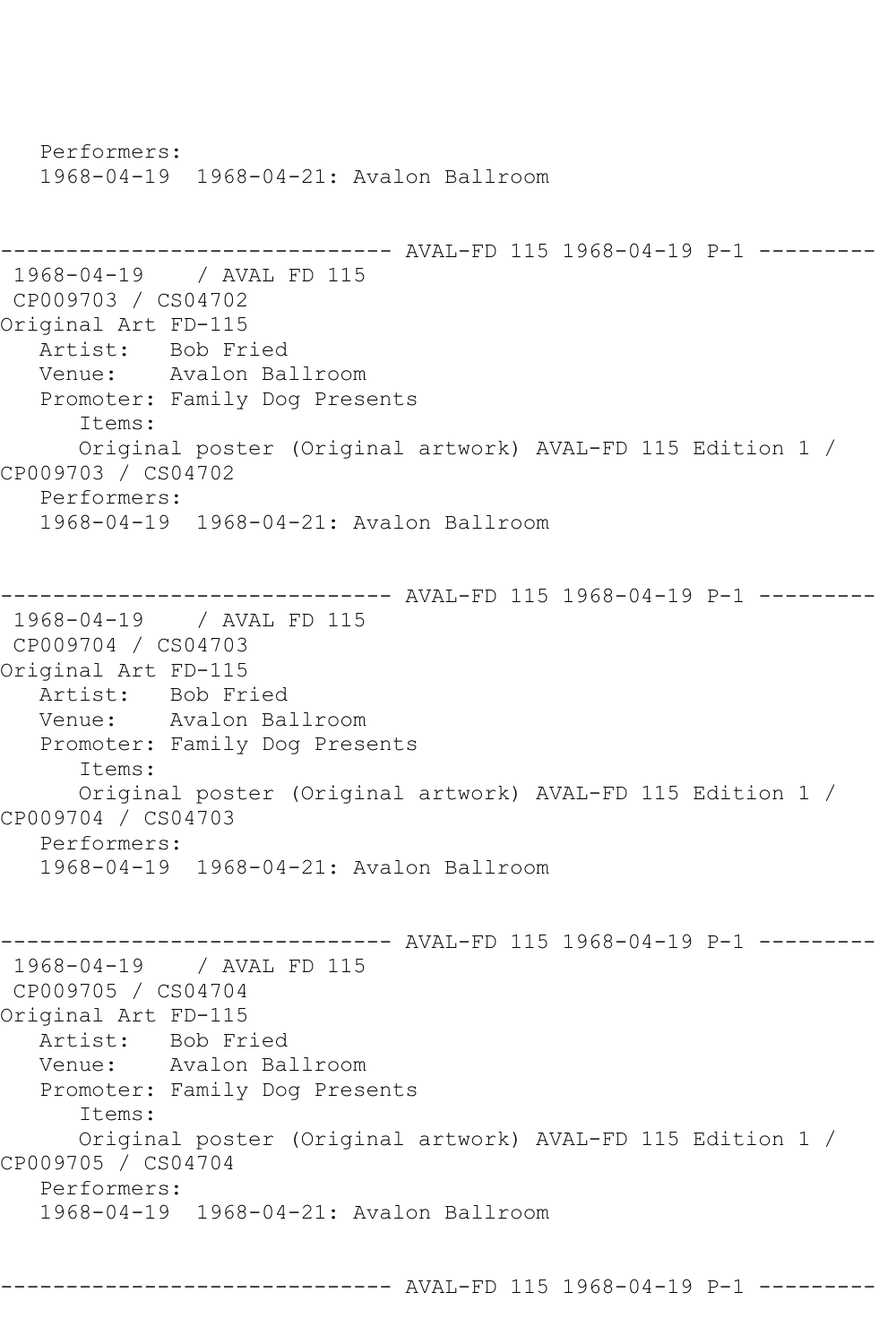1968-04-19 / AVAL FD 115 CP009706 / CS04705 Original Art FD-115 Artist: Bob Fried<br>Venue: Avalon Ba Avalon Ballroom Promoter: Family Dog Presents Items: Original poster (Original artwork) AVAL-FD 115 Edition 1 / CP009706 / CS04705 Performers: 1968-04-19 1968-04-21: Avalon Ballroom ------------------------------ AVAL-FD 115 1968-04-19 P-1 --------- 1968-04-19 / AVAL FD 115 CP009707 / CS04706 Original Art FD-115 Artist: Bob Fried Venue: Avalon Ballroom Promoter: Family Dog Presents Items: Original poster (Original artwork) AVAL-FD 115 Edition 1 / CP009707 / CS04706 Performers: 1968-04-19 1968-04-21: Avalon Ballroom ------------------------------ AVAL-FD 115 1968-04-19 P-1 --------- 1968-04-19 / AVAL FD 115 CP009714 / CS04713 Original Art FD-115 Artist: Bob Fried<br>Venue: Avalon Bal Avalon Ballroom Promoter: Family Dog Presents Items: Original poster (Original artwork) AVAL-FD 115 Edition 1 / CP009714 / CS04713 Performers: 1968-04-19 1968-04-21: Avalon Ballroom ------------------------------ AVAL-FD 115 1968-04-19 P-1 --------- 1968-04-19 / AVAL FD 115 CP009717 / CS04716 Original Art FD-115 Artist: Bob Fried<br>Venue: Avalon Ba Avalon Ballroom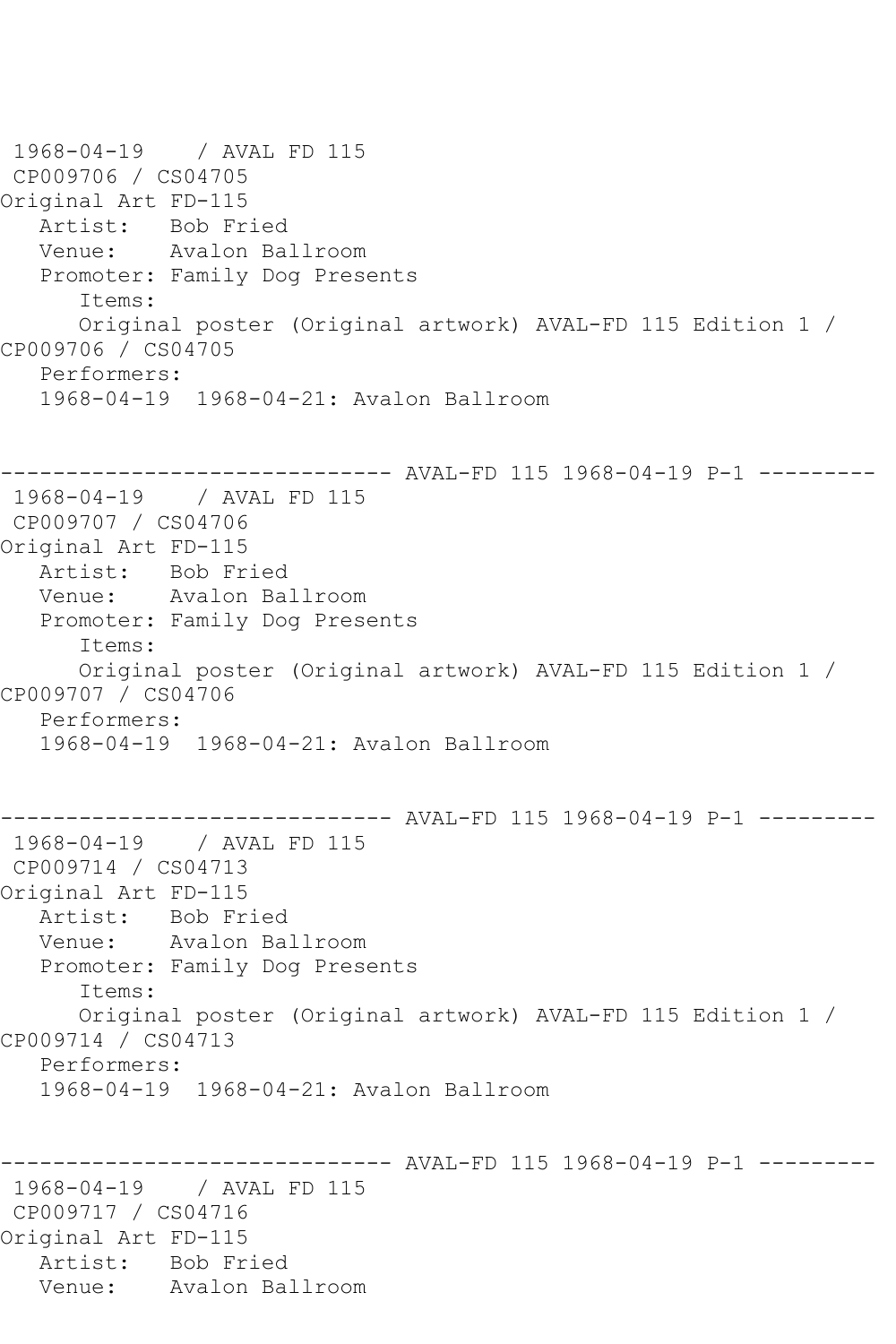Promoter: Family Dog Presents Items: Original poster (Original artwork) AVAL-FD 115 Edition 1 / CP009717 / CS04716 Performers: 1968-04-19 1968-04-21: Avalon Ballroom ----------- AVAL-FD 115 1968-04-19 P-1 ---------1968-04-19 / AVAL FD 115 CP009718 / CS04717 Original Art FD-115 Artist: Bob Fried Venue: Avalon Ballroom Promoter: Family Dog Presents Items: Original poster (Original artwork) AVAL-FD 115 Edition 1 / CP009718 / CS04717 Performers: 1968-04-19 1968-04-21: Avalon Ballroom ------------------------------ AVAL-FD 115 1968-04-19 P-1 --------- 1968-04-19 / AVAL FD 115 CP009719 / CS04718 Original Art FD-115 Artist: Bob Fried Venue: Avalon Ballroom Promoter: Family Dog Presents Items: Original poster (Original artwork) AVAL-FD 115 Edition 1 / CP009719 / CS04718 Performers: 1968-04-19 1968-04-21: Avalon Ballroom ------------------------------ AVAL-FD-115 1968-04-19 P-1 --------- 1968-04-19 / AVAL FD-115 CP006146 / CP01395 Steppenwolf - San Francisco, CA, Charlie Musselwhite - San Francisco, CA at Avalon Ballroom - San Francisco, CA Private Notes: FD-CD(stamp) FD-OP-1 \* A/A- 100 Artist: Bob Fried<br>Venue: Avalon Ba Avalon Ballroom Promoter: Family Dog Presents Items: Original poster AVAL-FD-115 Edition 1 / CP006146 / CP01395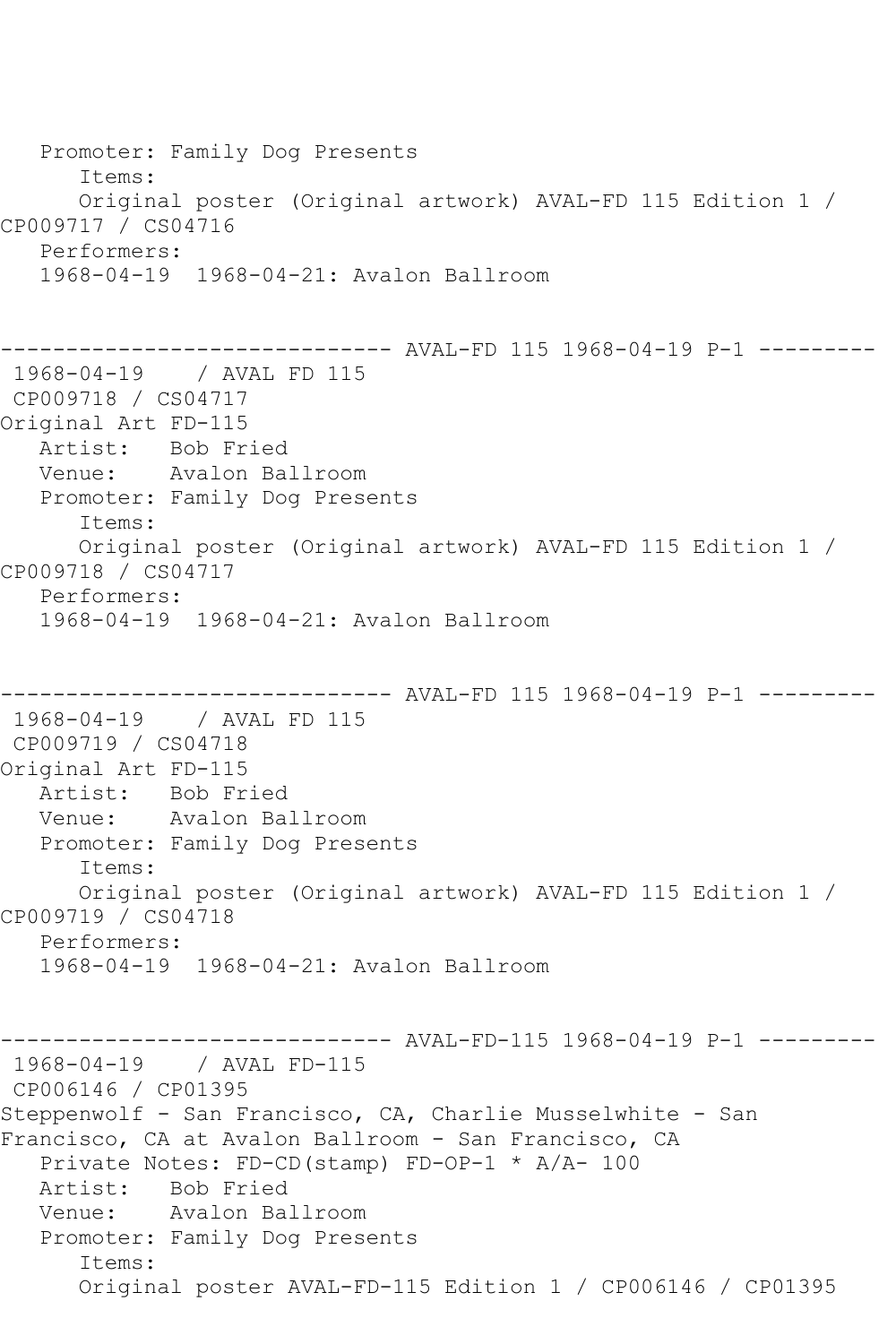Description: 1 original. See Eric King's guide for complete details. Price: 100.00 Postcard AVAL-FD-115 Edition 1 / CP005373 / CP00621 Description: 1 original with postal variants (5 x 7) Price: 25.00 Performers: 1968-04-19 1968-04-21: Avalon Ballroom Set: Family Dog Series Steppenwolf / Charlie Musselwhite / 4th Way / Indian Head Band ------------------------------ FIL-BG-123 1968-06-06 P-1 --------- 1968-06-06 / FIL BG-123 CP007224 / CP02474 Mothers of Invention, B.B. King at Fillmore Auditorium - SF - San Francisco, CA Private Notes: BG-CD(B) BG-OP-1 Artist: Bob Fried Venue: Fillmore Auditorium - SF Promoter: Bill Graham Original Series Items: Original poster FIL-BG-123 Edition 1 / CP007224 / CP02474 Description: 1 original (14 x 22) Price: 200.00 Postcard FIL-BG-123 Edition 1 / CP007828 / CP03072 Description: 1 original, postal variations, double with BG124 (4-5/8 x 7-1/8) Price: 50.00 Performers: 1968-06-06: Fillmore Auditorium - SF Mothers of Invention / B.B. King / Booker T and the MG's 1968-06-07 68-06-08: Winterland Mothers of Invention / B.B. King / Booker T and the MG's ------------------------------ FIL-BG-124 1968-06-13 P-1 --------- 1968-06-13 / FIL BG-124 CP007225 / CP02475 Big Brother and the Holding Company, Crazy World of Arthur Brown at Fillmore Auditorium - SF - San Francisco, CA Private Notes: BG-CD(B) BG-OP-1 Event: 5 Day Summer Series<br>Artist: Bob Fried Bob Fried Venue: Fillmore Auditorium - SF Promoter: Bill Graham Original Series Items: Original poster FIL-BG-124 Edition 1 / CP007225 / CP02475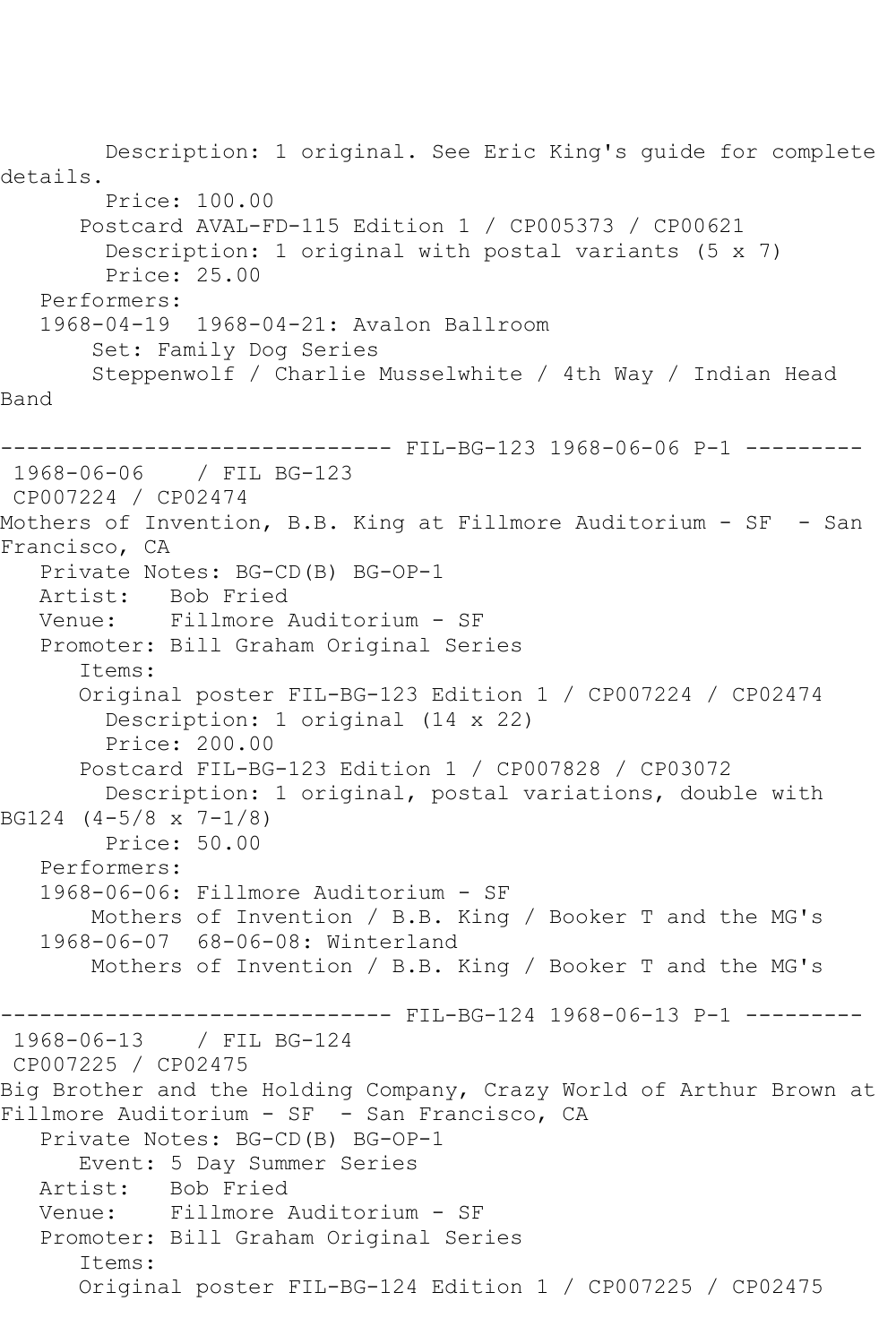Description: 1 original , 1 reprint (14 x 22) Price: 150.00 Postcard FIL-BG-124 Edition 1 / CP007829 / CP03073 Description: original, postal variations, double with BG123  $(4-5/8 \times 7-3/16)$  Price: 35.00 Performers: 1968-06-13 1968-06-15: Fillmore Auditorium - SF Big Brother and the Holding Company / Crazy World of Arthur Brown / Foundations 1968-06-14 68-06-15: Winterland Big Brother and the Holding Company / Foundations / Crazy World of Arthur Brown ------------- SHA-3.076 1968-07-26 P-1 ---------1968-07-26 / SHA 3.076 CP009931 / CS05026 Pink Floyd, Blue Cheer at Shrine Auditorium - Los Angeles, CA Notes: This item appears in the Art of Rock book, plate no. 3.076 Artist: John Van Hamersveld Venue: Shrine Auditorium Promoter: Pinnacle Productions Items: Original poster SHA-3.076 / CP061159 AORPlate: 3.076 Original poster SHA-3.076 Edition 1 / CP009931 / CS05026 AORPlate: 3.076 Handbill SHA-3.076 Edition 1 / CP007977 / CP03221 (4-1/2 x 4- 1/2) AORPlate: 3.076 SHA-3.076 / CP001061 / 1078 AORPlate: 3.076 Performers: 1968-07-26: Shrine Auditorium Pink Floyd / Blue Cheer / Jeff Beck ------------------------------ 1968-12-18 P-1 --------- 1968-12-18 / CP005768 / CP01017 Heliotrope: Congress of Wonders, Cleveland Wrecking Company at New Committee Theater Private Notes: \* A-/B+ 150 CHECK Benefit: Heliotrope Christmas Dance Benefit Artist: Bob Fried Venue: New Committee Theater Items: Original poster Edition 1 / CP005768 / CP01017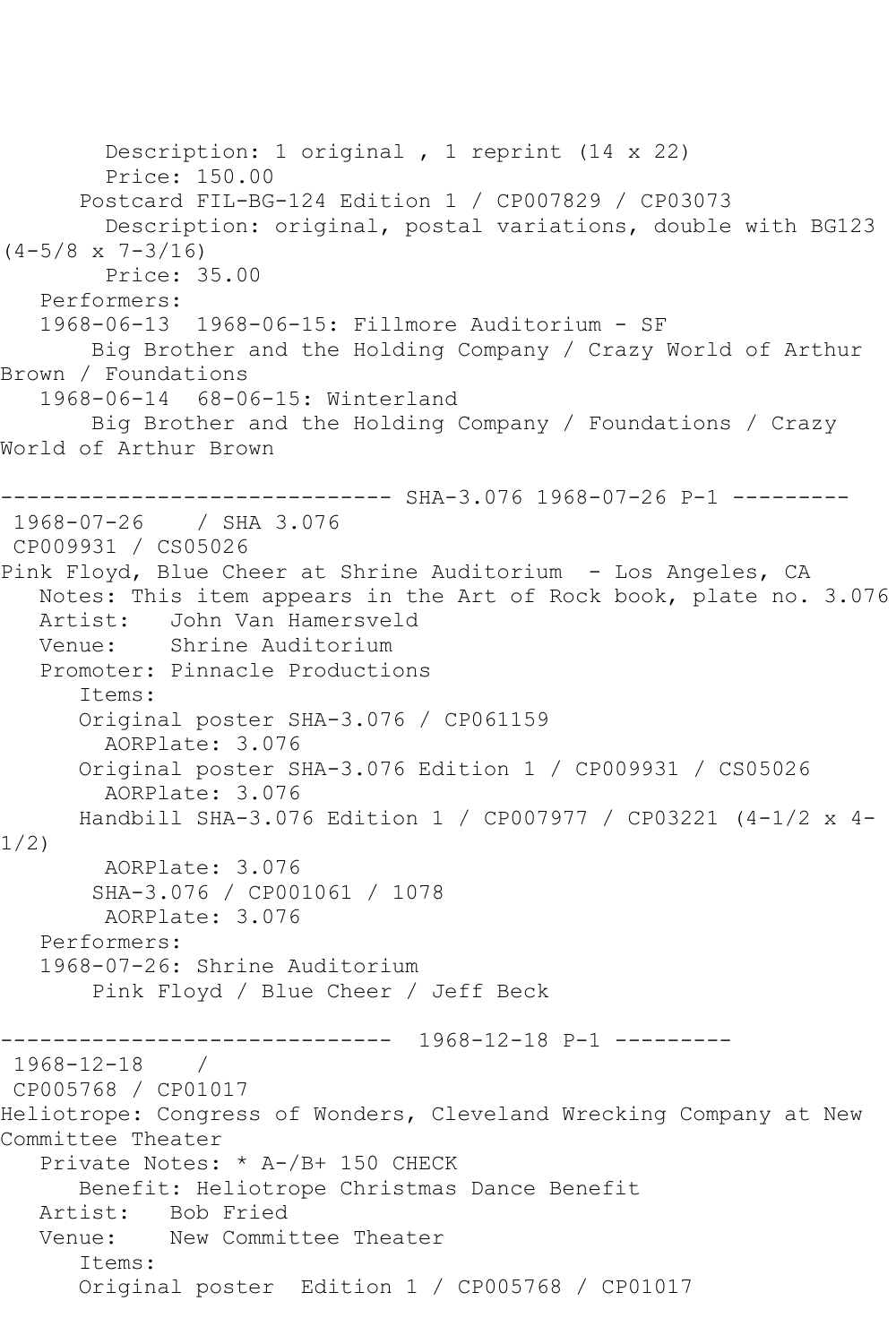Price: 150.00 Performers: 1968-12-18: New Committee Theater Congress of Wonders / Cleveland Wrecking Company / Cold Blood ---------- SDP-2.031 1969-03-21 P-1 ---------1969-03-21 / SDP 2.031 CP007024 / CP02274 Santana, Sons of Champlin at Avalon Ballroom - San Francisco, CA Notes: This item appears in the Art of Rock book, plate no. 2.031 Private Notes: \* B+ 250 B-/C 40 tear@ Artist: Bob Fried<br>Venue: Avalon Bal Avalon Ballroom Promoter: Soundproof Productions Items: Original poster SDP-2.031 / CP009749 / CS04844 AORPlate: 2.031 Original poster SDP-2.031 / CP061453 AORPlate: 2.031 Original poster SDP-2.031 Edition 1 / CP007024 / CP02274 (14 x 17) AORPlate: 2.031 Price: 350.00 SDP-2.031 / AORPlate: 2.031 SDP-2.031 / CP005682 / CP00931 AORPlate: 2.031 Performers: 1969-03-21: Avalon Ballroom Carlos Santana / Sons of Champlin -------------- SFAI 1969-10-08 P-1 ---------1969-10-08 / SFAI CP006070 / CP01319 SFAI Evening and Saturday Classes at San Francisco Art Institute - San Francisco, CA Private Notes: \* B+ 300@ Event: Evening and Saturday Classes 1969-1970 at the San Francisco Art Institute Artist: Bob Fried<br>Venue: San Franc: San Francisco Art Institute Items: Original poster SFAI Edition 1 / CP006070 / CP01319 (22 x 29) Price: 500.00 SFAI / CP000479 / 0484 SFAI / CP018673 / THJME0175 Performers: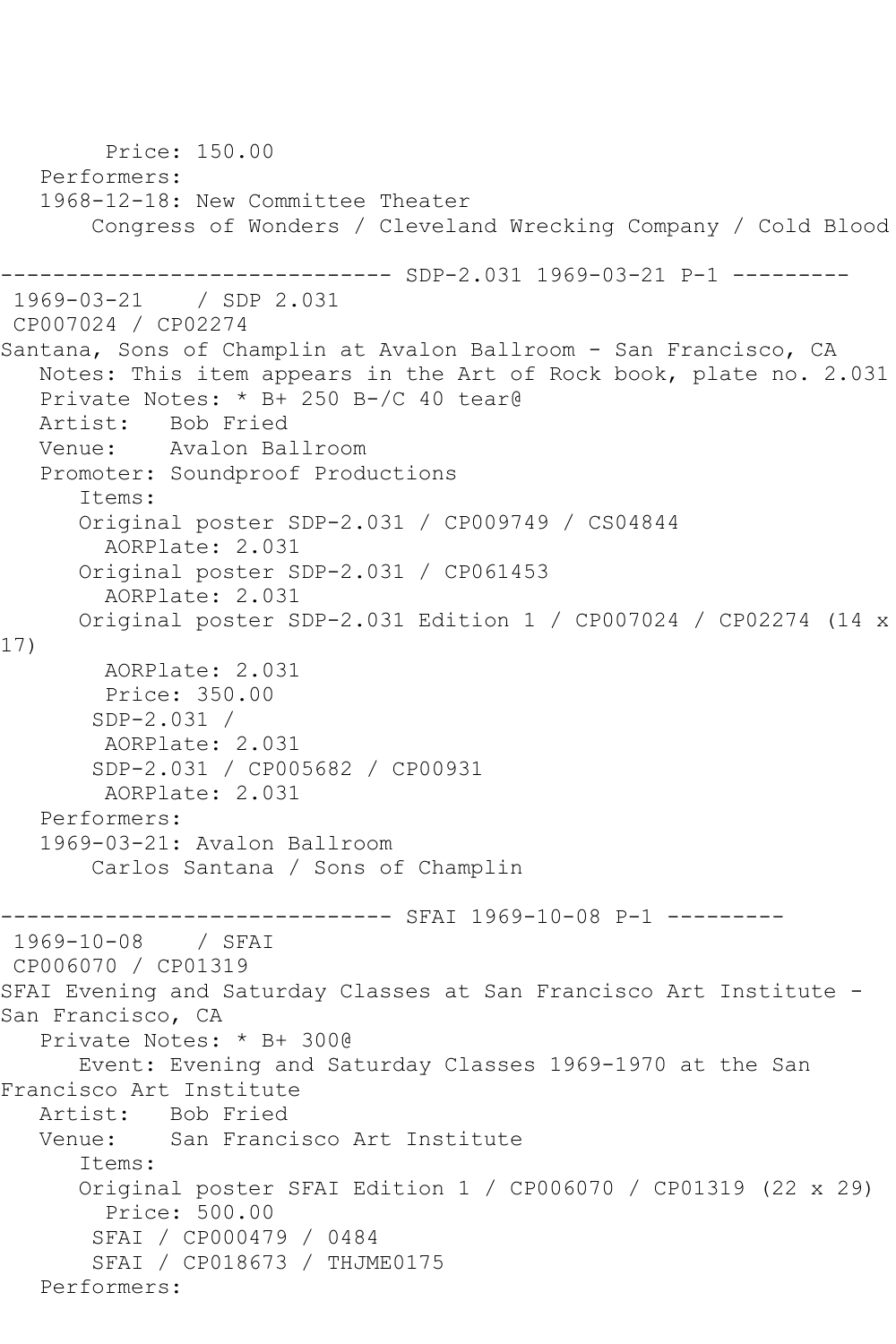1969-10-08: San Francisco Art Institute

```
------------------------------ 1970-06-29 P-1 ---------
1970 - 06 - 29CP005786 / CP01035
S.F.R.I. Summer Sessions, Bob Fried Gallery Piece
    Private Notes: * B+/B 150@
   Artist: Bob Fried
       Items:
       Original poster Edition 1 / CP005786 / CP01035
         Price: 200.00
         / CP018677 / THJME0179
   Performers:
    1970-06-29 1970-07-31:
------------------------------ EUP-4.094 1970-07-17 P-1 ---------
1970-07-17 / EUP 4.094
CP005896 / CP01145
Youngbloods, Country Weather at Euphoria - San Rafael, CA
   Notes: This poster, in my opinion, is one of Bob Fried's most 
elegant expressions. Very rare. - Michael Erlewine
This item appears in the Art of Rock book, plate no. 4.094
    Private Notes: * 2-copies B+/B 300@
  Artist: Bob Fried<br>Venue: Euphoria
            Euphoria , 737 East Francisco Blvd. SAN RAFAEL, CA
   Promoter: Euphoric Enterprises
       Items:
       Original poster EUP-4.094 Edition 1 / CP005896 / CP01145 (14 x 
22)
         AORPlate: 4.094 
         Price: 700.00
       Postcard EUP-4.094 Edition 1 / CP008024 / CP03269 (4-2/8 x 6-
1/2)
        AORPlate: 4.094 
        EUP-4.094 / CP001442 / 1464
        AORPlate: 4.094 
        EUP-4.094 / CP002222 / 2212
        AORPlate: 4.094 
        EUP-4.094 / CP007057 / CP02307
         AORPlate: 4.094 
   Performers:
    1970-07-17 1970-07-19: Euphoria , 737 East Francisco Blvd. SAN 
RAFAEL, CA
        Youngbloods / Country Weather / Lambert and Nuttycomb
             ------------------------------ 1973-00-00 P-1 ---------
```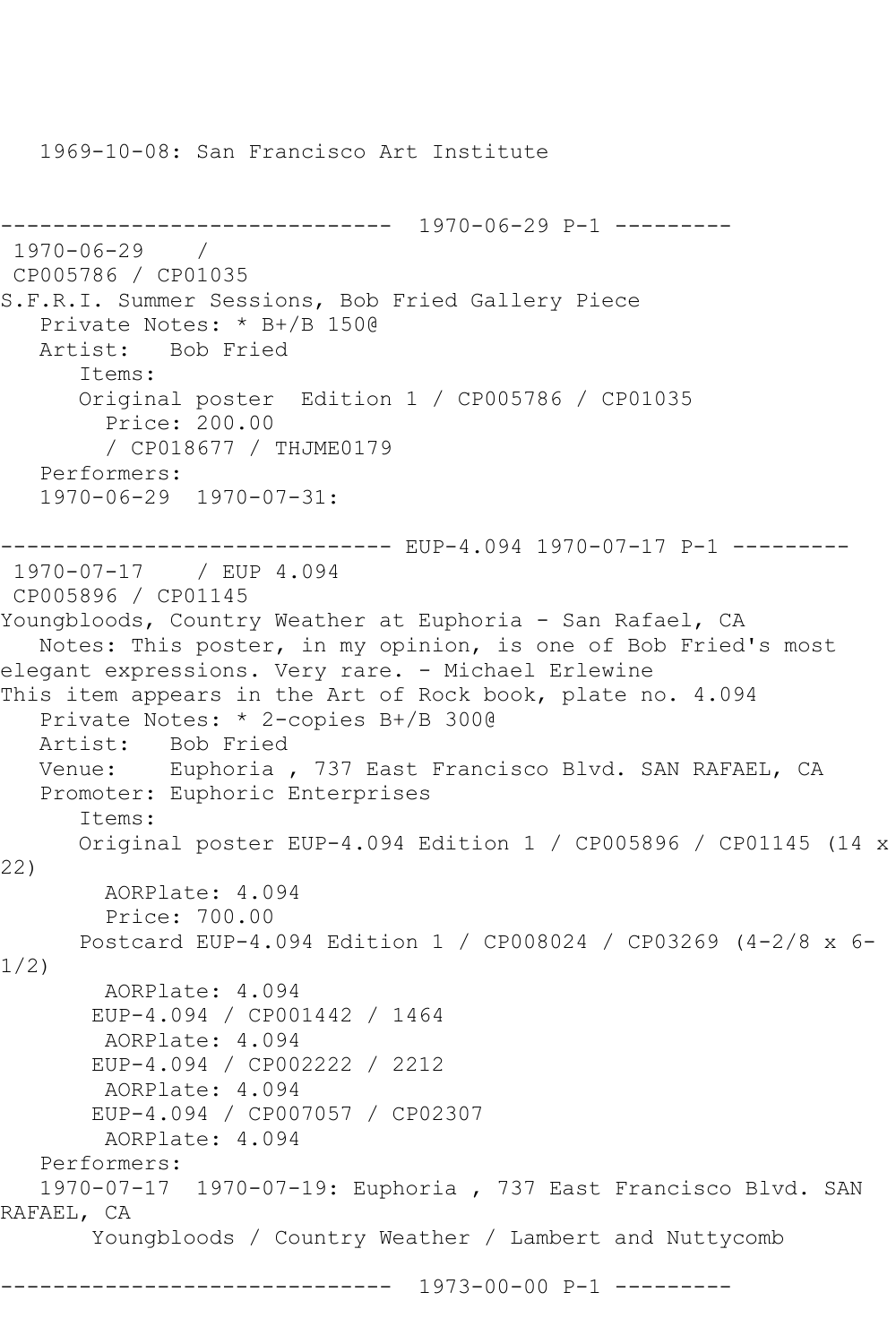```
1973-00-00 / 
CP005780 / CP01029
Bodacious Promo
   Private Notes: * B/B+ 30, B-/C , A/A- CHECK
   Artist: Bob Fried
       Items:
      Original poster Edition 1 / CP005780 / CP01029
         Price: 50.00
         / CP020425 / XL006
   Performers:
   1973-00-00: Bodacious
       ------------------------------ 1975 P ---------
1975 / 
CP043227
"Upon Removing the Seventh Seal," Bob Fried Gallery Piece (art 
print)
   Notes: An edition of 80 art prints, signed and numbered.
      Event: Bob Fried Gallery Piece (original Art)
   Artist: Bob Fried
       Items:
      Original poster / CP043227
      Original poster (Original artwork) Edition 1 / CP014395 / 
MARM199
   Performers:
   NONE:
   1975:
              ------------------------------ 1975-06-17 P-1 ---------
1975-06-17 / 
CP000298 / 0301
Bob Fried Memorial Boogie
      Event: Bob Fried Memorial Boogie
   Artist: Stanley Mouse
       Items:
       Original poster Edition 1 / CP000298 / 0301 (14 x 20)
         Price: 40.00
      Handbill Edition 1 / CP001129 / 1141 (4-11/16 x 6-3/4)
      Postcard Edition 1 / CP001075 / 1090
   Performers:
   1975-06-17: Bob Fried / Kingfish / Jerry Garcia / Keith and Donna 
/ Mirrors
           ------------------------------ 19zz-00-00 P-1 ---------
19zz-00-00 / 
CP001060 / 1077
Bob Fried Advertisement for His Billboard
```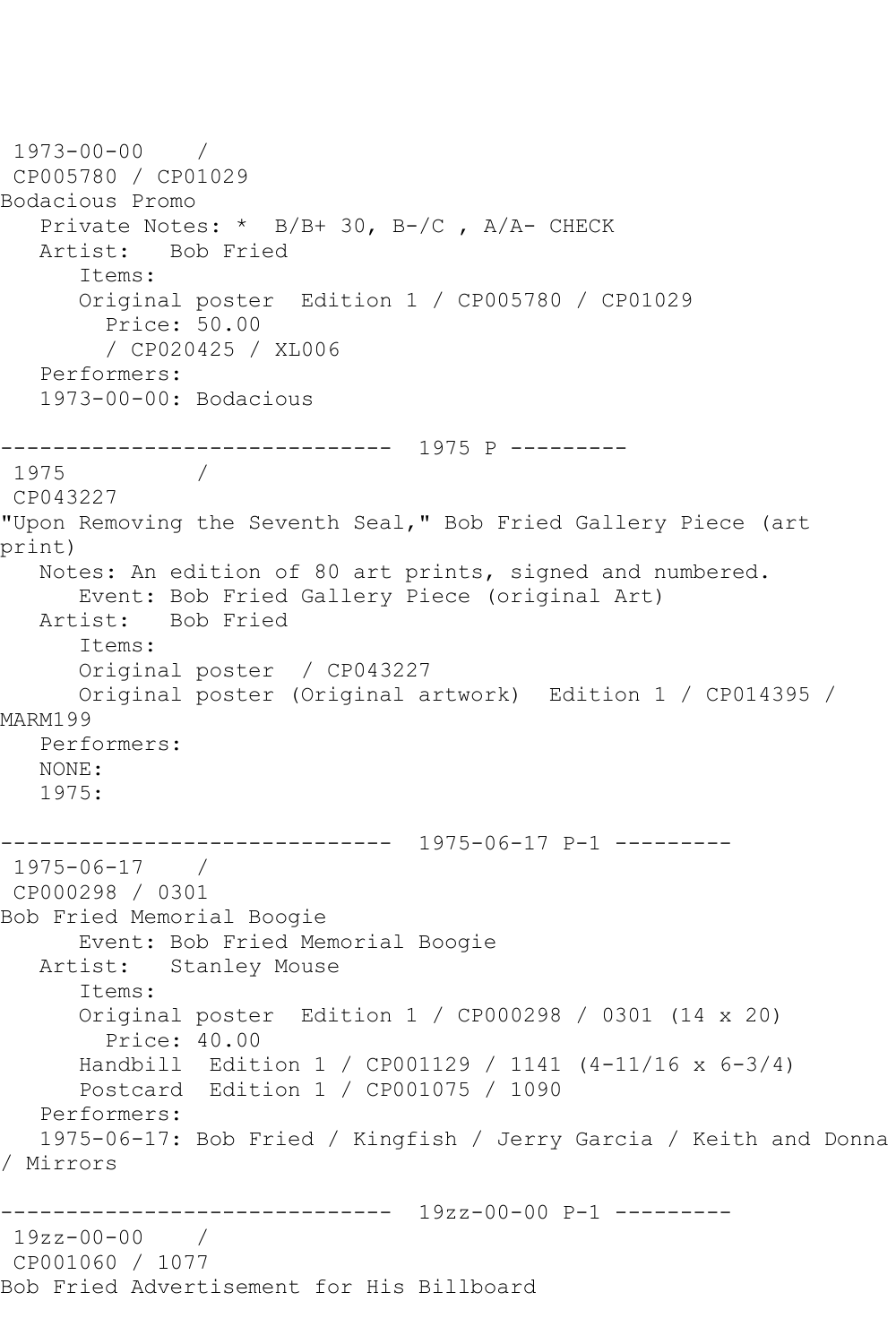```
 Artist: Bob Fried
       Items:
       Original poster Edition 1 / CP001060 / 1077
    Performers:
   19zz - 00 - 00------------------------------ PHO 19zz-10-07 P-1 ---------
19zz-10-07 / PHO 
CP005784 / CP01033
Bob Fried Phoenix Gallery, Berkeley
    Private Notes: * B+/B 2-copies 150 CHECK
  Artist: Bob Fried<br>Venue: Phoenix G
            Phoenix Gallery
       Items:
       Original poster PHO Edition 1 / CP005784 / CP01033
         Price: 150.00
       Postcard PHO Edition 1 / CP006074 / CP01323
        PHO / CP018676 / THJME0178
    Performers:
    19zz-10-07 19zz-11-07: Phoenix Gallery
            ------------------------------ 19zz-10-11 P-1 ---------
19zz-10-11+ / 
CP000795 / 0809
Art Show
       Event: Vandervoort Gallery Opening
   Artist: Bob Fried
   Venue: Vandervoort Gall
       Items:
      Original poster Edition 1 / CP000795 / 0809 (13 x 19-3/4)
   Performers:
    19zz-10-11+: Vandervoort Gall
------------------------------ NONE P-1 ---------
NONE / 
CP006088 / CP01337
Bob Fried Postage Stamps Sheet
   Private Notes: * B 500 CHECK
   Artist: Bob Fried
       Items:
       Original poster Edition 1 / CP006088 / CP01337
         Price: 500.00
    Performers:
    NONE:
```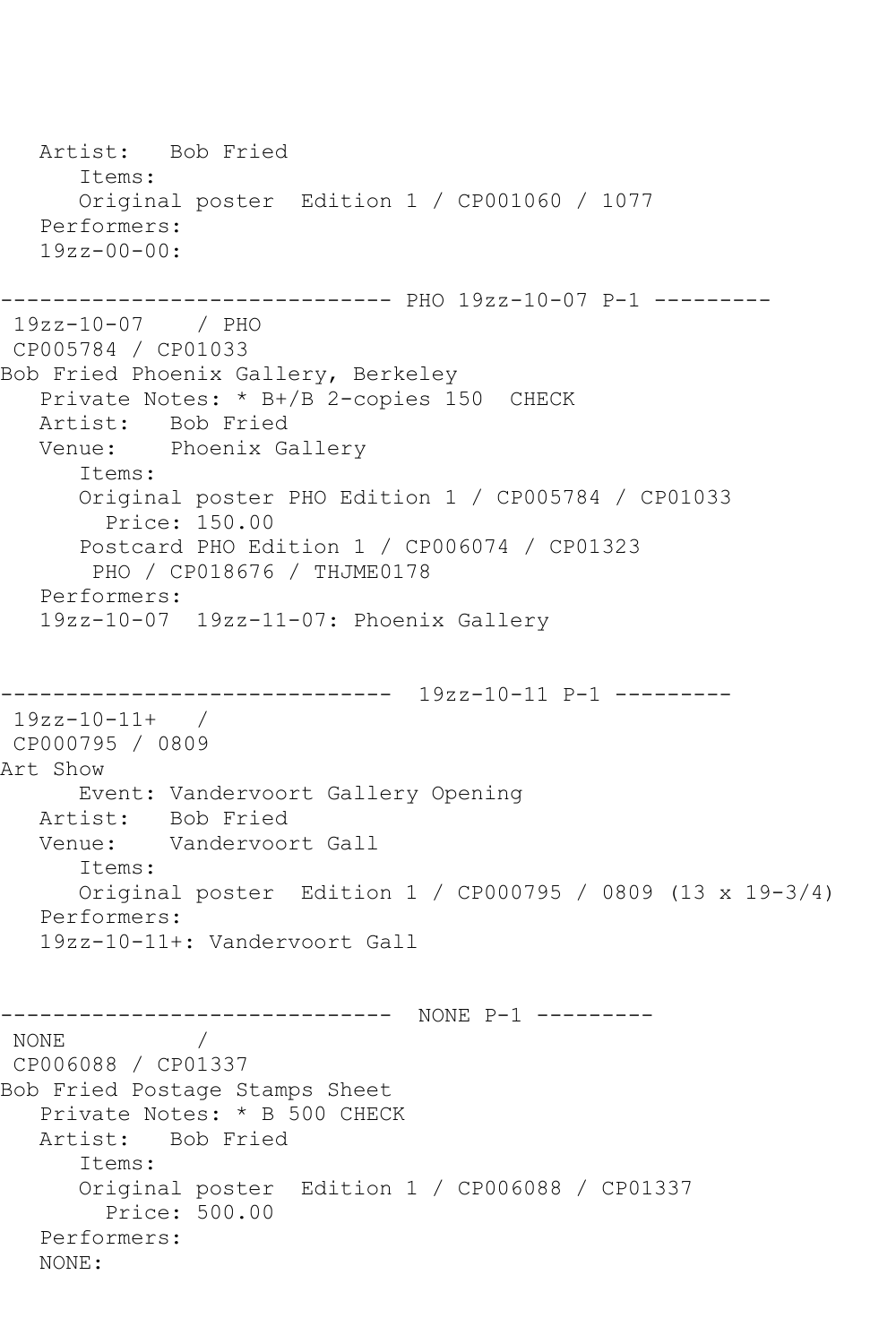------------------------------ NONE P-1 --------- NONE / CP005891 / CP01140 Bob Fried Postage Stamps #1 Private Notes: Fried Artist: Bob Fried Items: Original poster Edition 1 / CP005891 / CP01140 Performers: NONE: ------------------------------ NONE P-1 --------- NONE / CP005892 / CP01141 Bob Fried Postage Stamps #2 Private Notes: Fried Artist: Bob Fried Items: Original poster Edition 1 / CP005892 / CP01141 Performers: NONE: ------------------------------ NONE P-1 ---------  $\rm \,NONE$ CP006105 / CP01354 Bob Fried Postage Stamps #3 Private Notes: Fried Artist: Bob Fried Items: Original poster Edition 1 / CP006105 / CP01354 Performers: NONE: ------------------------------ NONE P-1 --------- NONE / CP006107 / CP01356 Bob Fried Postage Stamps #4 Private Notes: Fried Artist: Bob Fried Items: Original poster Edition 1 / CP006107 / CP01356 Performers: NONE: ------------------------------ zzzz-zz-zz P-1 -------- zzzz-zz-zz / CP022114 / XQ139